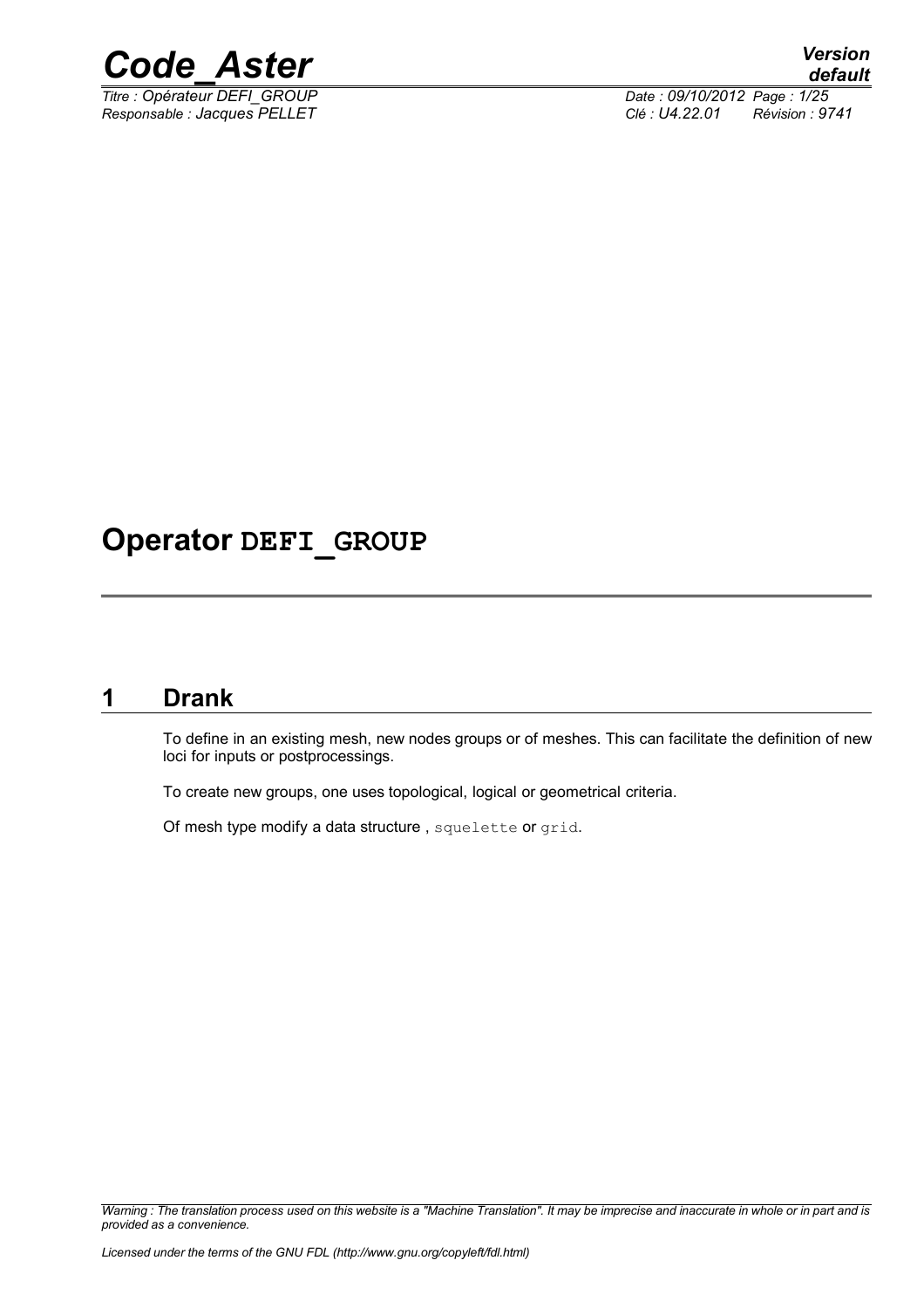## **Code Aster**

Titre : Opérateur DEFI\_GROUP Responsable : Jacques PELLET

default Date: 09/10/2012 Page: 2/25 Clé : U4.22.01 Révision : 9741

**Version** 

### **Contents**

| 3.4.8Sous-group D" an existing group: key words   |  |
|---------------------------------------------------|--|
|                                                   |  |
|                                                   |  |
|                                                   |  |
|                                                   |  |
|                                                   |  |
|                                                   |  |
|                                                   |  |
|                                                   |  |
|                                                   |  |
|                                                   |  |
|                                                   |  |
|                                                   |  |
| 3.4.11.2 Operand /NOEUD_CENTRE /GROUP_NO_CENTRE15 |  |
|                                                   |  |
|                                                   |  |
|                                                   |  |
|                                                   |  |
|                                                   |  |
|                                                   |  |
|                                                   |  |
|                                                   |  |
|                                                   |  |
|                                                   |  |

provided as a convenience.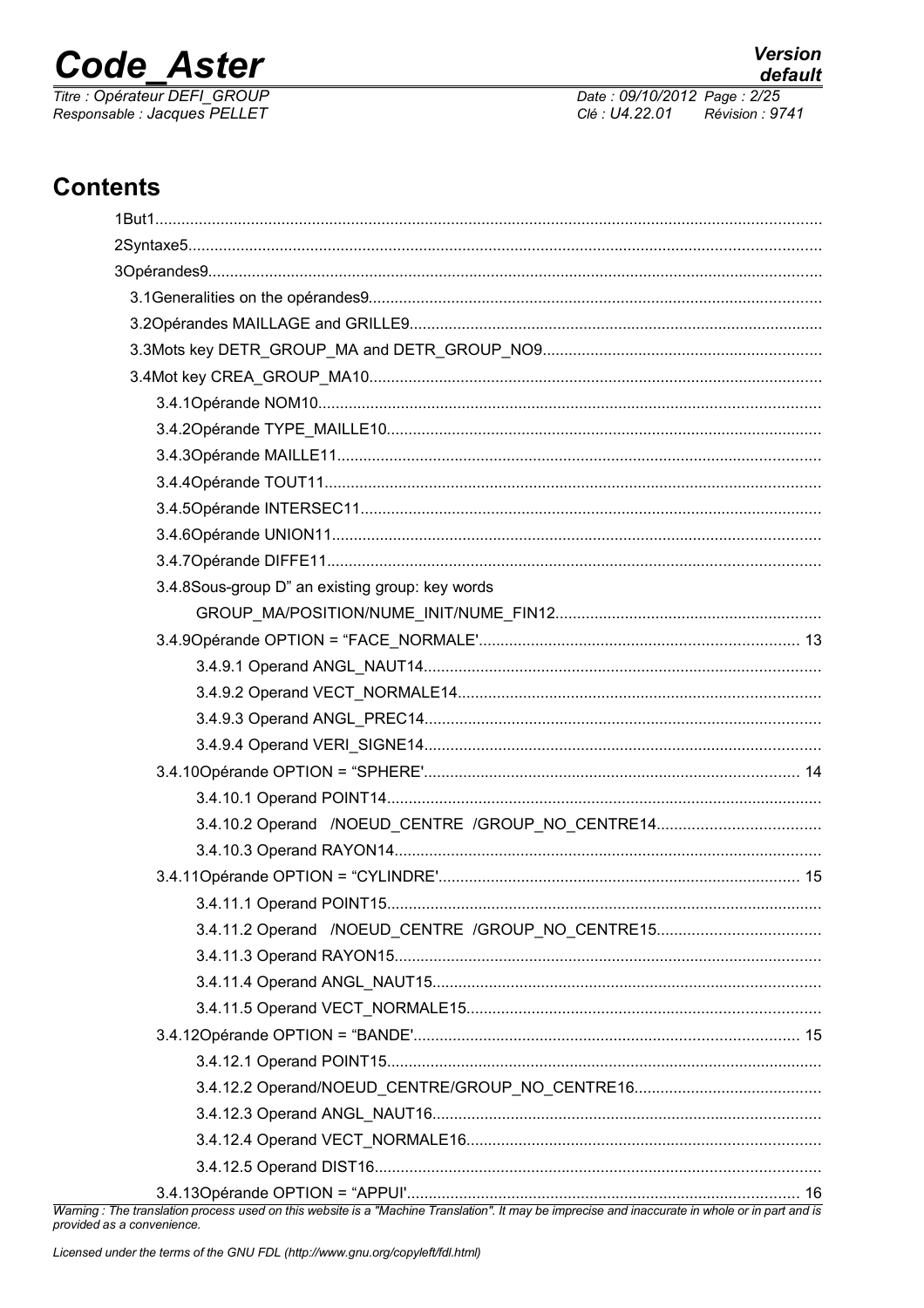### **Code Aster** Titre : Opérateur DEFI GROUP

Responsable

| erateur DEFI GROUP<br>able : Jacques PELLET    | Date: 09/10/2012 Page: 3/25<br>Clé : U4.22.01 Révision : 9741 |  |
|------------------------------------------------|---------------------------------------------------------------|--|
|                                                |                                                               |  |
|                                                |                                                               |  |
|                                                |                                                               |  |
|                                                |                                                               |  |
|                                                |                                                               |  |
|                                                |                                                               |  |
|                                                |                                                               |  |
| 3.5.6Sous group D" a group existing: key words |                                                               |  |
|                                                |                                                               |  |
|                                                |                                                               |  |
|                                                |                                                               |  |
|                                                |                                                               |  |
|                                                |                                                               |  |
|                                                |                                                               |  |
|                                                |                                                               |  |
|                                                |                                                               |  |
|                                                |                                                               |  |
|                                                |                                                               |  |
|                                                |                                                               |  |
|                                                |                                                               |  |
|                                                |                                                               |  |
|                                                |                                                               |  |
|                                                |                                                               |  |
|                                                |                                                               |  |
|                                                |                                                               |  |
|                                                |                                                               |  |
|                                                |                                                               |  |
|                                                |                                                               |  |
|                                                |                                                               |  |
|                                                |                                                               |  |
|                                                |                                                               |  |
|                                                |                                                               |  |
|                                                |                                                               |  |
|                                                |                                                               |  |
|                                                |                                                               |  |
|                                                |                                                               |  |
|                                                |                                                               |  |
|                                                |                                                               |  |
|                                                |                                                               |  |
|                                                |                                                               |  |

Warning: The translation process used on this website is a "Machine Translation". It may be imprecise and inaccurate in whole or in part and is provided as a convenience.

#### **Version** default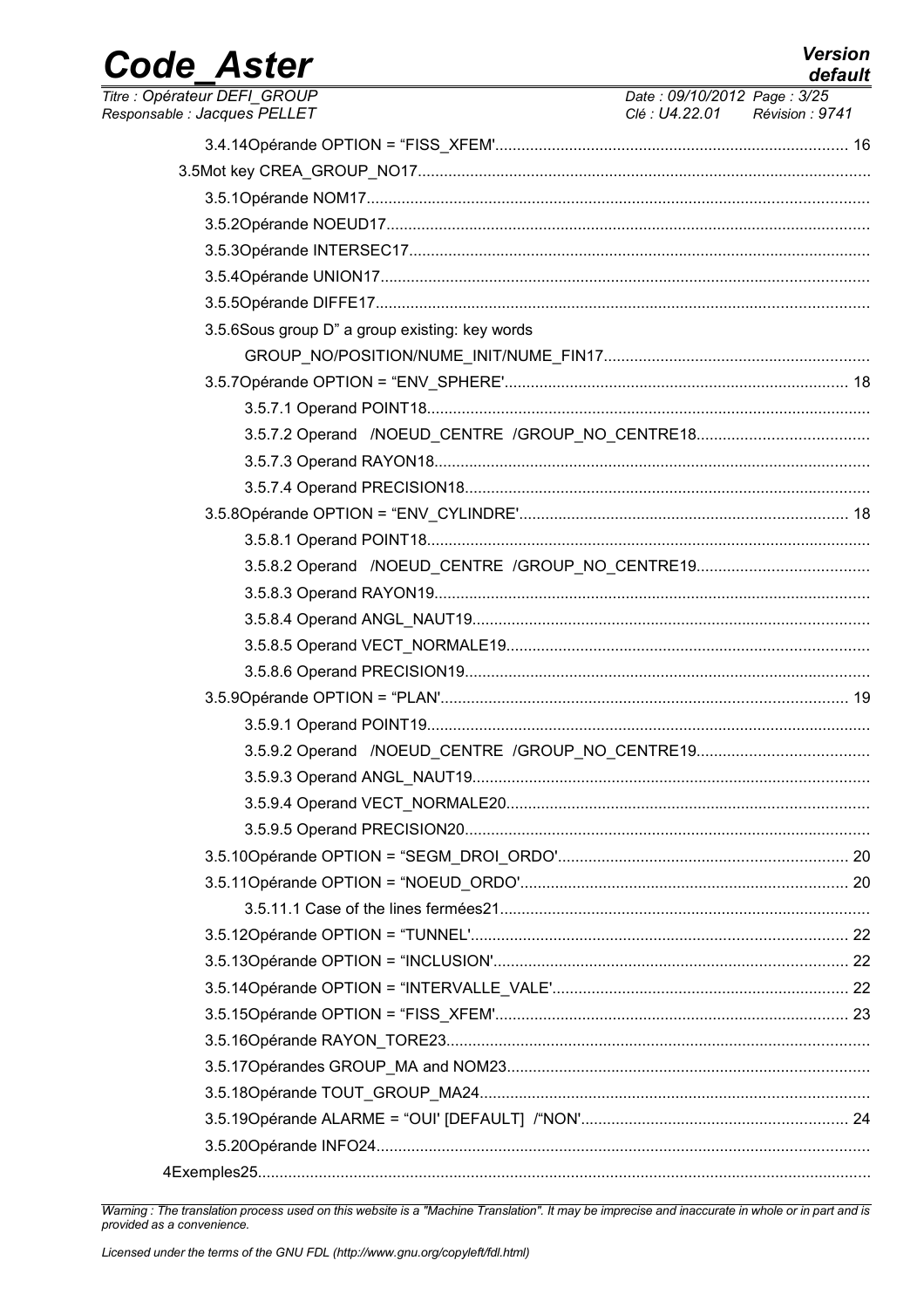

*Responsable : Jacques PELLET Clé : U4.22.01 Révision : 9741*

*Titre : Opérateur DEFI\_GROUP Date : 09/10/2012 Page : 4/25*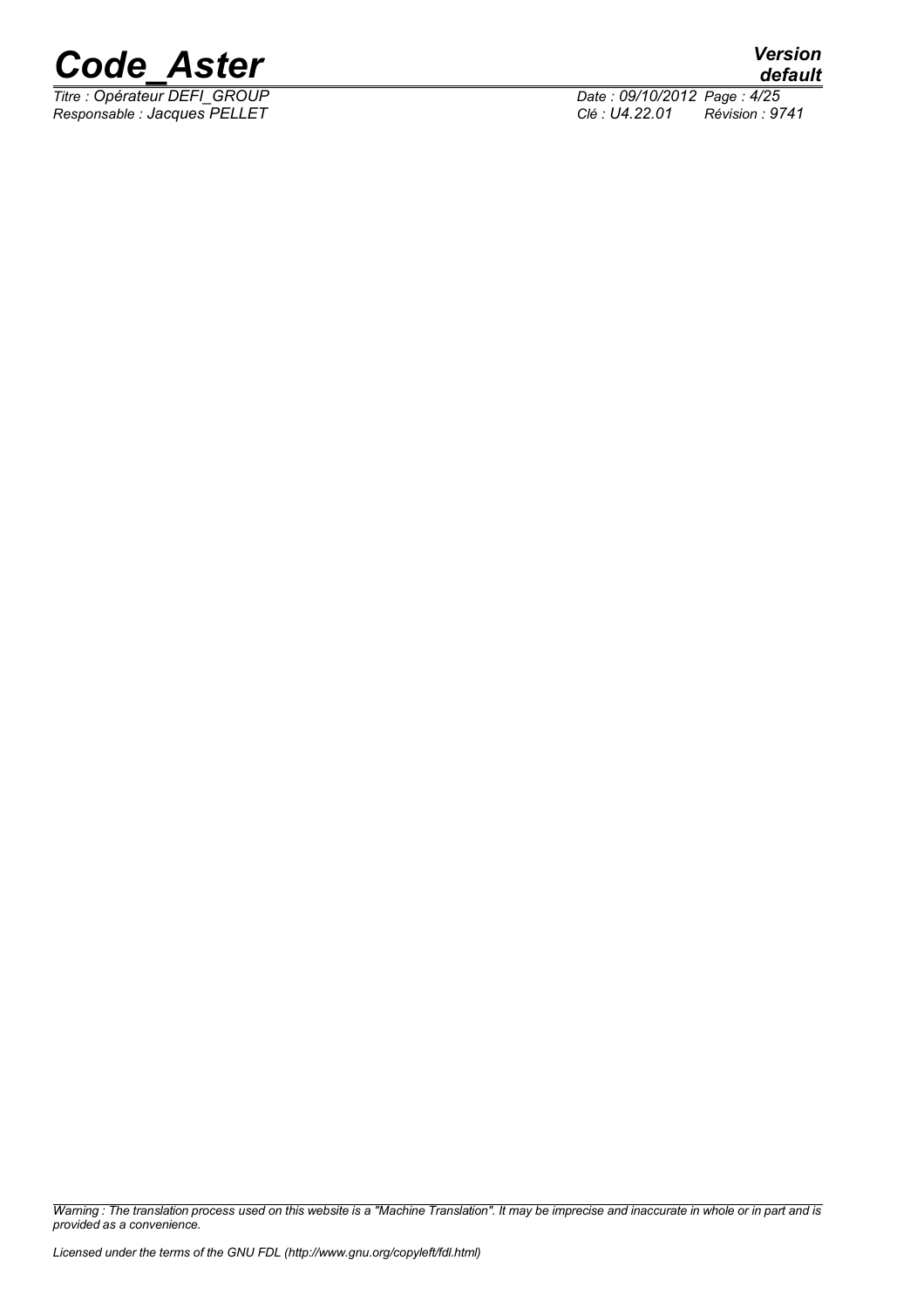*Responsable : Jacques PELLET Clé : U4.22.01 Révision : 9741*

*Titre : Opérateur DEFI\_GROUP Date : 09/10/2012 Page : 5/25*

### **2 Syntax**

|            | my (mesh) =DEFI GROUP                                                                                                                                                           |                                                |
|------------|---------------------------------------------------------------------------------------------------------------------------------------------------------------------------------|------------------------------------------------|
|            | $\Diamond$ reuse = / my,                                                                                                                                                        |                                                |
|            | /gr.,<br>MAILLAGE =ma                                                                                                                                                           | [mesh]                                         |
|            |                                                                                                                                                                                 | [squelette]                                    |
|            | $ $ GRILL =gr ,                                                                                                                                                                 | [grid]                                         |
|            | $ $ DETR GROUP MA = F<br>٠                                                                                                                                                      |                                                |
|            | $\diamond$ NOM $=$ lgma<br>$)$ ,<br>DETR_GROUP_NO =_F                                                                                                                           | [l group ma]                                   |
|            | $=$ lgno<br>$\blacklozenge$ NOM<br>$\,$ ,                                                                                                                                       | [l group no]                                   |
|            | CREA GROUP $MA = (F ($                                                                                                                                                          |                                                |
|            | $\diamond$ NOM = gma<br>$\mathcal{L}$<br>"TOUT"<br>$\Diamond$ TYPE MAILLE=/                                                                                                     | [identifier]<br>[DEFAULT]                      |
|            | /"3D" /"2D" /"1D"                                                                                                                                                               |                                                |
|            | /"SEG2" /"TRIA3"/"QUAD4"<br>/"QUAD8"/  /"PYRAM13"                                                                                                                               |                                                |
|            | $\blacklozenge$ /MAILLE=lmail<br>$\mathbf{r}$                                                                                                                                   |                                                |
| [1 maille] | /TOUT<br>$=$ ' OUI'                                                                                                                                                             |                                                |
|            | $/INTERSEC$ = $1$ gma ,                                                                                                                                                         | $[1$ <sup>oroup<math>m</math>a]</sup>          |
|            | /UNION<br>$=$ lgma $,$                                                                                                                                                          | [1 group ma]                                   |
|            | /DIFFE = 1gma ,                                                                                                                                                                 | $[1$ <sup>oroup<math>m</math>a]</sup>          |
|            | /GROUP MA = = gma<br>$\pmb{r}$                                                                                                                                                  | [group_ma]                                     |
|            | $/$ NUME INIT = $/$ nuini<br>$\mathbf{r}$<br>/1                                                                                                                                 | $\begin{bmatrix} 1 \end{bmatrix}$<br>[DEFAULT] |
|            | NUME FIN =nufin                                                                                                                                                                 | $[1]$                                          |
|            | /POSITION<br>"INIT"<br>$=$<br>$\mathbf{r}$<br>"FIN"<br>"MILIEU",                                                                                                                |                                                |
|            |                                                                                                                                                                                 |                                                |
|            | $\begin{array}{rcl} \text{/OPTION} & = & \text{I FACE\_NORMALE} \text{''} \,, \\ \bigstar / \text{ANGL\_NAUT} & = & \text{(has, b)} \,, \hspace{1cm} [\text{1\_R}] \end{array}$ |                                                |
|            | /VECT NORMALE = $(X, there, Z)$ ,<br>$=$ has ,                                                                                                                                  | [1 R]<br>[R]                                   |
|            | $\Diamond$ ANGL_PREC<br>/ 0.5,                                                                                                                                                  | [DEFAULT]                                      |
|            | $\Diamond \texttt{VERI SIGNE} = / \texttt{"NON",}$                                                                                                                              |                                                |
|            | / $"OUT',$                                                                                                                                                                      | [DEFAULT]                                      |
|            | $\sqrt{\text{OPTION}}$ = ' SPHERE",                                                                                                                                             |                                                |
|            | $\bullet$ /POINT = (X, there, Z),<br>/NOEUD CENTRE = $No$ ,                                                                                                                     | [1 R]<br>[node]                                |
|            | /GROUP NO CENTRE = $qrno$ ,                                                                                                                                                     | [group no]                                     |
|            | $\triangle$ RAYON = R,                                                                                                                                                          | $\lceil R \rceil$                              |
|            | /OPTION = 'CYLINDRE",                                                                                                                                                           |                                                |
|            | $\bullet$ /POINT = $(X, \text{ there}, Z)$ ,                                                                                                                                    | [1 R]                                          |
|            | /NOEUD CENTRE = $No$ ,<br>/GROUP NO CENTRE = grno,                                                                                                                              | [node]<br>[group no]                           |
|            | $\triangle$ RAYON = R,                                                                                                                                                          | $\lceil R \rceil$                              |
|            | $\bullet$ /ANGL NAUT = (has, b),                                                                                                                                                | $[1 \ R]$                                      |
|            | /VECT NORMALE = $(X, there, Z),$ [1 R]                                                                                                                                          |                                                |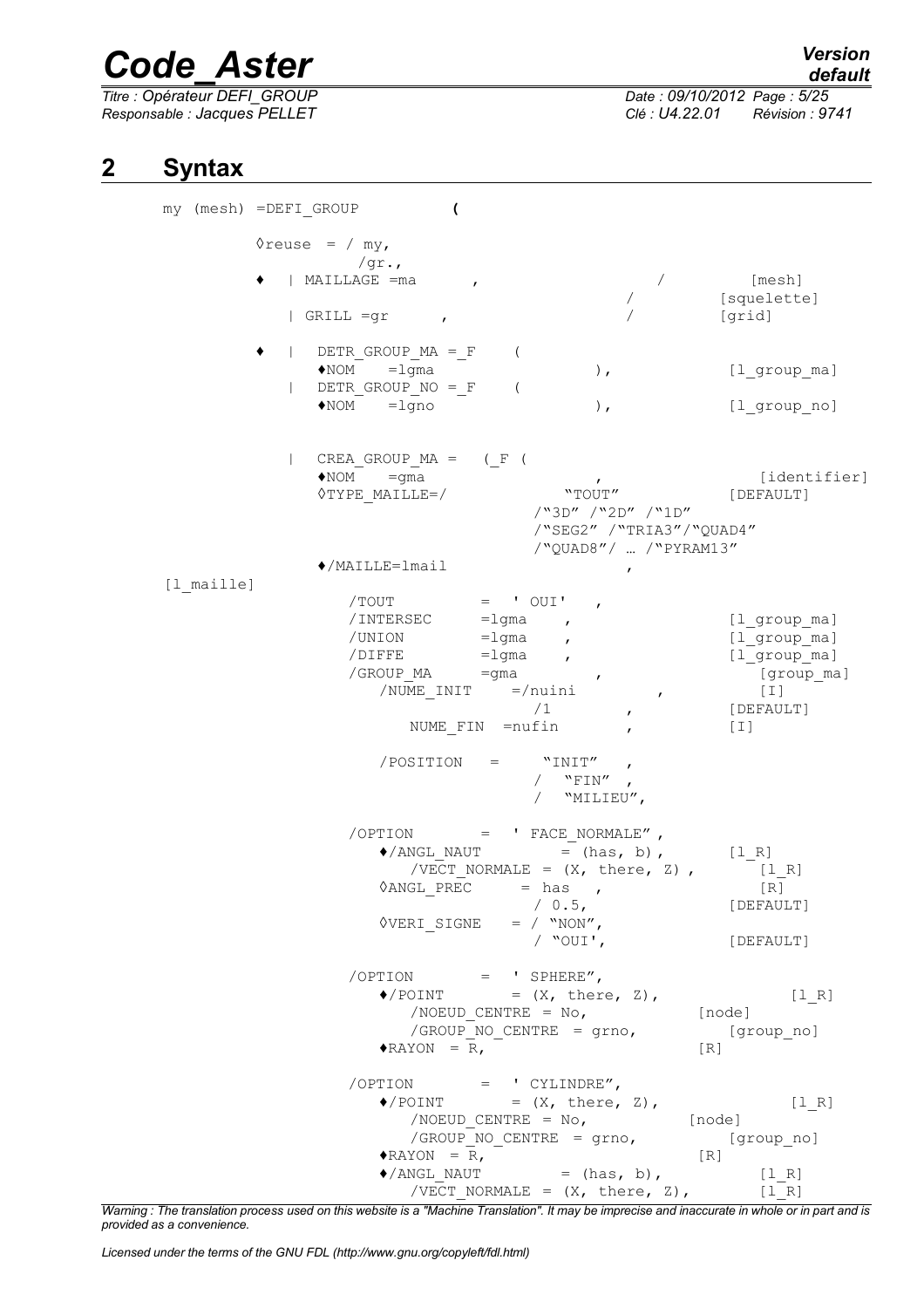*default*

# *Code\_Aster Version*

*Titre : Opérateur DEFI\_GROUP Date : 09/10/2012 Page : 6/25 Responsable : Jacques PELLET Clé : U4.22.01 Révision : 9741*

 $\sqrt{\text{OPTION}}$  = 'TAPE",  $\blacklozenge$ /POINT = (X, there, Z), [l\_R] /NOEUD CENTRE = No, [node] /GROUP\_NO\_CENTRE = grno, [group\_no]<br>
NGL\_NAUT = (has, b), [1\_R]<br>
/VECT\_NORMALE = (X, there, Z), [1\_R]  $\bigcirc$ /ANGL\_NAUT = (has, b), /VECT NORMALE =  $(X, \text{ there}, Z)$ ,  $\triangle$ DIST = D, [R] /OPTION = ' APPUI",  $\bullet$ /GROUP NO = lgno , [l\_group\_no] /NOEUD = lno, [l\_noeud] ♦TYPE\_APPUI = "AU\_MOINS\_UN"  $/$ " $TO\overline{U}T''$ /"SOMMET" /"MAJORITE" /OPTION = ' FISS\_XFEM",  $\blacklozenge$ FISSURE = (fiss1, fiss2,...), [l\_fiss\_xfem]  $\triangle$ TYPE GROUP = "XFEM" /"HEAVISIDE" /"CRACKTIP" /"MIXTE" /"FISSUREE"  $)$ ,  $)$ ,  $|$  CREA GROUP\_NO =  $($  $_F$  ( /♦NOM =gno , [identifier] ♦/NOEUD=lnoeu , [l\_noeud] /INTERSEC =lgno , [l\_group\_no] /UNION =lgno , [l\_group\_no] /DIFFE =lgno , [l\_group\_no] /GROUP NO =gno ,  $\frac{1}{\sqrt{2}}$  [group no] /NUME INIT  $=$ /nuini , [I] /1 , [DEFAULT] NUME FIN=nufin , [I] /POSITION = "INIT" ,  $/$  "FIN", / "MILIEU", /OPTION = ' ENV\_SPHERE",  $\blacklozenge$ /POINT =  $(X, \text{ there}, Z),$  [1 R] /NOEUD CENTRE =  $No$ , [node]  $/$ GROUP\_NO\_CENTRE = grno, [group\_no]  $\begin{array}{rcl} \bullet \text{RAYON} & = \overline{\text{R}}, \\ \bullet \text{PRECISION} & = \text{eps}, \\ \end{array}$  [R]  $\triangle$ PRECISION = eps , [R] /OPTION = ' ENV\_CYLINDRE",  $\blacklozenge$ /POINT =  $(X, \text{ there}, Z),$  [1 R] /NOEUD\_CENTRE = No, [node] /GROUP\_NO\_CENTRE = grno, [group\_no]  $\triangle$ RAYON = R, [R]  $\blacklozenge$  ANGL\_NAUT = (has, b),  $[1_R]$  $\frac{1}{\sqrt{2}}$  /VECT\_NORMALE=  $(X, \text{ there}, Z),$  [l\_R]  $\triangle$ PRECISION = eps,  $[R]$  $\sqrt{\text{OPTION}}$  = ' PLANE",  $\blacklozenge$ /POINT =  $(X, \text{ there}, Z),$  [1 R] /NOEUD CENTRE = No, [node]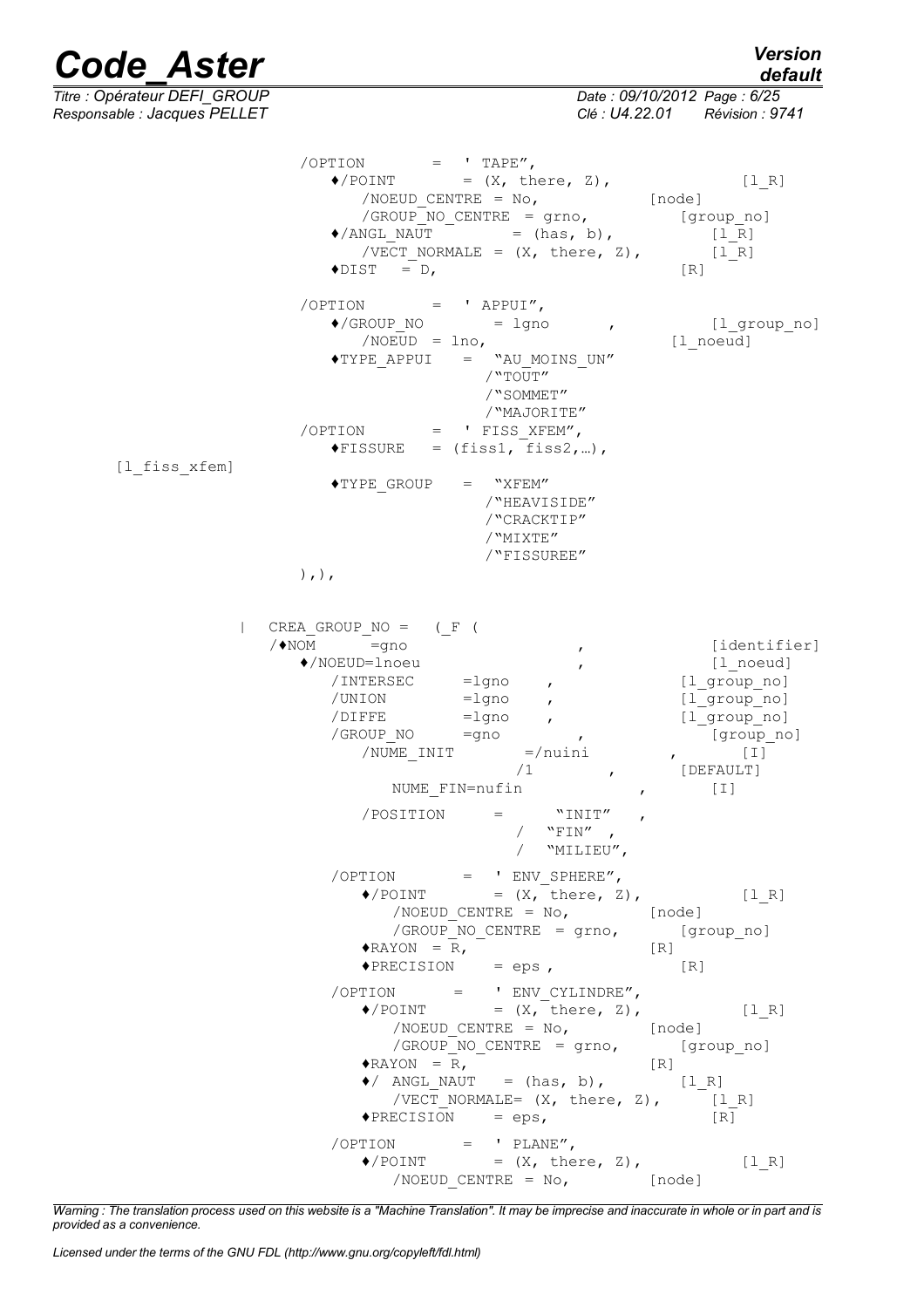*default*

*Code\_Aster Version*  $\overline{T}$ itre : Opérateur DEFI\_GROUP *Responsable : Jacques PELLET Clé : U4.22.01 Révision : 9741*

|                                                                                                                                                                                                                                                                                                                                                                                                                                                                                                                                                                                                                                                                                                                                                                                                                                  |                        | Clé : U4.22.01 Révision : 9/41 |
|----------------------------------------------------------------------------------------------------------------------------------------------------------------------------------------------------------------------------------------------------------------------------------------------------------------------------------------------------------------------------------------------------------------------------------------------------------------------------------------------------------------------------------------------------------------------------------------------------------------------------------------------------------------------------------------------------------------------------------------------------------------------------------------------------------------------------------|------------------------|--------------------------------|
| /GROUP NO CENTRE = grno, [group no]<br>$\bullet$ / ANGL_NAUT = (has, b), [1_R]<br>/VECT_NORMALE= (X, there, Z), [1_R]<br>$\triangle$ PRECISION = eps,                                                                                                                                                                                                                                                                                                                                                                                                                                                                                                                                                                                                                                                                            |                        | [R]                            |
| /OPTION = ' SEGM_DROI_ORDO",<br>$\big\{\text{NOEUD}\begin{matrix} & & & & & \text{if } \\ \text{NOEUD} & & & & & \text{if } \\ \text{GROUP NO} & & & & \text{if } \\ \text{NIGROUP NO} & & & & \text{if } \\ \text{NIGROUP NO} & & & & \text{if } \\ \text{NIGROUP NO} & & & & \text{if } \\ \end{matrix}\big\}$<br>$\begin{array}{lllllll}\n\text{\bf{*}}/\text{NOEUD\_ORG} & = \text{noA} & \text{[node]} \\ \hline\n\text{GROUP_NO\_ORIG} & = \text{gnoA} & \text{[node]} \\ \text{GROUP_NO\_ERTR} & = \text{noB} & \text{[group\_no]} \\ \text{GROUP_NO\_EXTR} & = \text{gnoB} & \text{[group\_no]} \\ \text{GROUP_NO\_EXTR} & = \text{gnoB} & \text{[group\_no]} \\ \text{GROUP_NO\_EXTR} & = \text{gnoB} & \text{[group\_no]} \\ \text{GROUP_NO\_EXTR} & = \text{gnoB} &$<br>$\bullet$ CRITERE = "RELATIF",<br>/ "ABSOLU", |                        |                                |
| /OPTION = 'NOEUD_ORDO",<br>•GROUP_MA =gmaAB<br>◆GROUP_MA =gmaAB<br>◆/NOEUD_ORIG = noA , [group_no]<br>/GROUP_NO_ORIG = gnoA , [group_no]<br>◆/NOEUD_EXTR = noB , [node]<br>/GROUP_NO_EXTR = gnoB , [group_no]<br>◆VECT_ORIE = (vx, vy, [vz]), [1_R]                                                                                                                                                                                                                                                                                                                                                                                                                                                                                                                                                                              |                        |                                |
| $\begin{array}{lllll} \sqrt{\text{OPTION}} & = & \text{I' UNNEL}^{\prime\prime}, \\ \bullet\text{/TOUT} & = & \text{"OUT'} \end{array}$<br>/   GROUP_MA = lgma, [l_group_ma]<br>$ $ NET $=$ 1mai, $[1$ <sup>maille</sup> ]<br>$\bullet$ /MAILLE_AXE = noA , [l_maille]<br>/GROUP_MA_AXE = gnoA , [l_group_ma]<br>$\sqrt{\text{NOEUD_ORIG}}$ = noA , [node]<br>/GROUP_NO_ORIG = gnoA , [group_no]<br>$\sqrt{\text{RAVON}}$ = R , [R]<br>$\sqrt{\text{LOMGUEUR}}$ = long , [R]                                                                                                                                                                                                                                                                                                                                                     |                        |                                |
| /OPTION = 'INCLUSION",<br>$\bullet$ GROUP_MA = lgma ,<br>$=$ /*2D"<br>$\bullet$ CAS FIGURE<br>$\Diamond$ DISTANCE MAX = distma [R]<br>$\bullet$ GROUP_MA_INCL = lgma_inc , [l_group_ma]<br>$\Diamond$ MAILLAGE INCL = ma inc, [mesh]                                                                                                                                                                                                                                                                                                                                                                                                                                                                                                                                                                                             | $/$ "3D"<br>$/$ "2.5D" | [l group ma]                   |
| $\sqrt{OPTION}$ = 'INTERVALLE VALE",<br>$\bullet$ CHAM GD = chno , $-$<br>$NOM\_CMP$ = cmp,<br>$=$ (vmin, vmax)<br>$\blacklozenge$ vale                                                                                                                                                                                                                                                                                                                                                                                                                                                                                                                                                                                                                                                                                          |                        | [cham no]<br>[TXM]<br>$[R]$    |
| $/OPTION$ = 'FISS XFEM',<br>$\triangle$ FISSURE = (fiss1, fiss2,),<br>$\blacklozenge$ TYPE GROUP = "XFEM"<br>/"HEAVISIDE"<br>/"CRACKTIP"<br>/"MIXTE"<br>/"ZONE MAJ"<br>/"TORE"<br>#Si TYPE GROUP = "TORE":                                                                                                                                                                                                                                                                                                                                                                                                                                                                                                                                                                                                                       |                        | [1 fiss xfem]                  |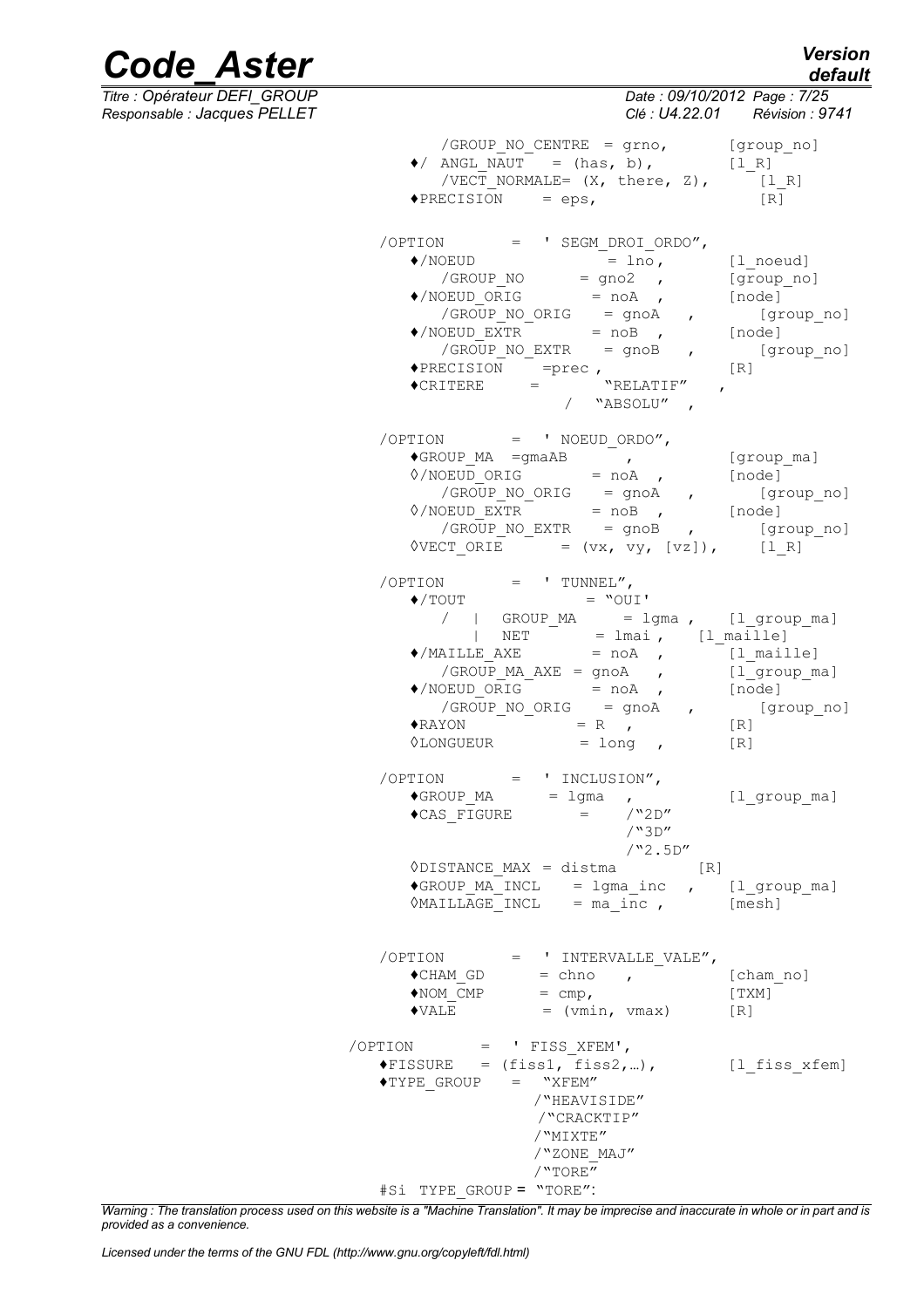*Titre : Opérateur DEFI\_GROUP Date : 09/10/2012 Page : 8/25 Responsable : Jacques PELLET Clé : U4.22.01 Révision : 9741*

*default*

 $\triangle$ RAYON TORE = R, [R] /GROUP\_MA = lgma, [l\_identificator]<br>  $0$ NOM = lgno, [l gr  $\begin{array}{rcl}\n\lozenge\n\text{NOM} & = \text{lgno}, \\
\lozenge\n\text{CRIT NOEUD} & = \text{``TOUS''} \\
\end{array}, \qquad \qquad [\text{DEFAULT}]\n$  $\Diamond$ CRIT NOEUD = "TOUS" , [DEFAULT] /"SOMMET", /"MILIEU", /"CENTER", /TOUT\_GROUP\_MA : "OUI', ),), ◊ALARME=/ "OUI', [DEFAULT]  $/$  "NON",  $\sqrt{N}$ INFO=/1 ,  $/2$ , **)**

Standard of result:

| So MESH: | maillagealors      | mesh: |       |
|----------|--------------------|-------|-------|
|          | squelettesquelette |       |       |
| If GRILL | : grillealors      |       | roast |

*Warning : The translation process used on this website is a "Machine Translation". It may be imprecise and inaccurate in whole or in part and is provided as a convenience.*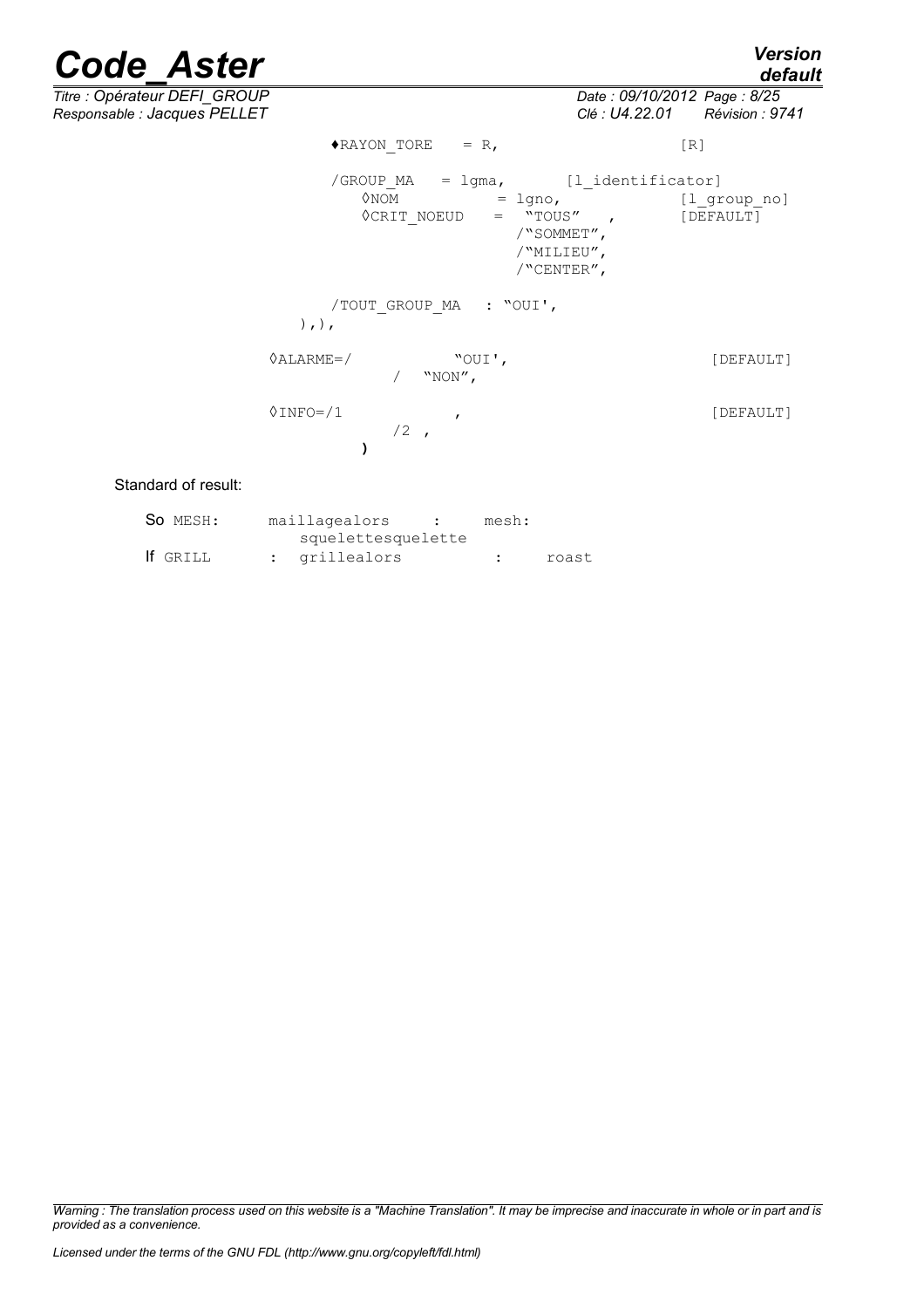*Titre : Opérateur DEFI\_GROUP Date : 09/10/2012 Page : 9/25*

*Responsable : Jacques PELLET Clé : U4.22.01 Révision : 9741*

### **3 Operands**

### **3.1 General information on the operands**

This command in the same way treats the concepts of mesh type or squelette. In the continuation one will use the vocabulary "mesh".

This command makes it possible to define new mesh groups (or nodes groups) in an existing mesh: one enriches the mesh my.

The definition of a new group can be done in several ways:

- in extension: key keys NETS or NOEUD,
- by Boolean operation on existing groups: intersection (INTERSEC), meeting (UNION) or difference (DIFFE),
- according to a geometrical criterion: meshes whose node belongs to a given sphere,…
- for the nodes groups, by referring to existing mesh groups. The nodes group thus defined **meshes contains** all the nodes of mesh group origin (key keys TOUT GROUP MA and GROUP\_MA).

The operator treats initially key word CREA\_GROUP\_MA so that one can make use of the mesh groups thus defined in key word CREA\_GROUP\_NO.

For each occurrence of a key word CREA\_GROUP\_MA (\_NO) one defines a new named group (key word NOM). This new group can then be re-used in the following occurrences to define new groups by intersection, meeting,…

key keys DETR\_GROUP\_MA and DETR\_GROUP\_NO make it possible "to destroy" mesh groups or nodes. Meshes and the nodes of these groups are not removed, they are only the definitions of the groups which are unobtrusive. These keywords are useful for example in the loops python when one wants to create a group with each iteration of the loop: one starts by destroying this group then one recreates it under the same name. That avoids changing name of group to each iteration.

#### **3.2 Operands MAILLAGE and GRILL**

<span id="page-8-0"></span> $|$  MAILLAGE =  $my$ 

my is the name of the mesh which one wants "to enrich".

 $|$  GRILL = qr.

gr. is the name of auxiliary grid which one wants "to enrich".

#### **3.3 Key keys DETR\_GROUP\_MA and DETR\_GROUP\_NO**

These two keys key factor make it possible to remove the definition of mesh groups or nodes. These keywords are sometimes necessary because the code stops in fatal error if one tries to create a group whose name is already used. It is necessary to destroy the group before being able to re-use its name. The behavior of the two key keys is similar and we will speak here only about DETR GROUP MA.

Syntax:

DETR GROUP  $MA=$  F (NOM= (gm1, gm2, ...)),

The key word factor DETR GROUP MA is a priori répétable but it is never necessary because key word NOM makes it possible to indicate a list of names of groups to be destroved  $(\text{cm1}, \text{cm2}...)$ .

*Warning : The translation process used on this website is a "Machine Translation". It may be imprecise and inaccurate in whole or in part and is provided as a convenience.*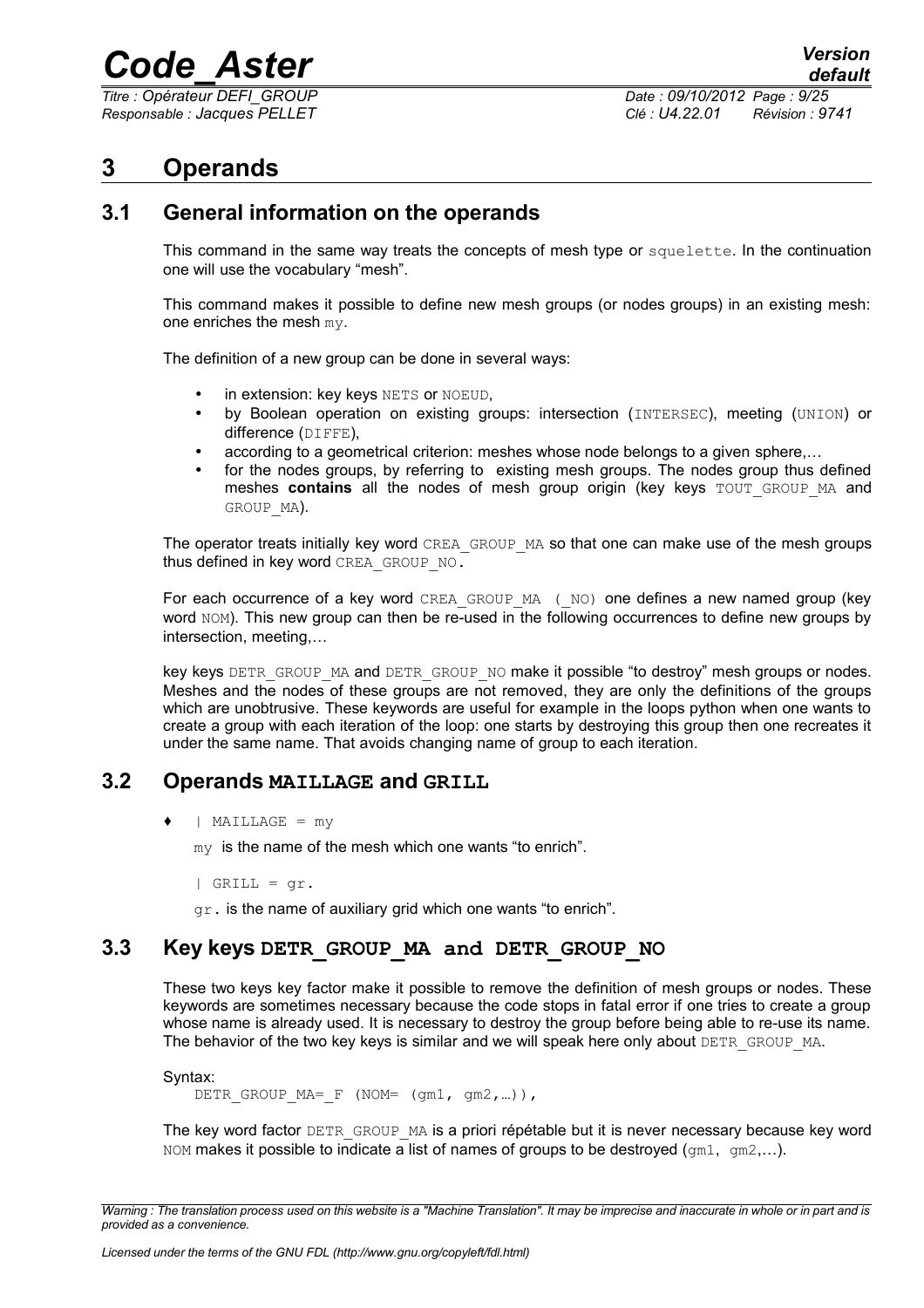*Titre : Opérateur DEFI\_GROUP Date : 09/10/2012 Page : 10/25 Responsable : Jacques PELLET Clé : U4.22.01 Révision : 9741*

*default*

It is important to know that all the occurrences of key word DETR\_GROUP\_MA are treated **before** those of key word CREA\_GROUP\_NO because the purpose of this key word is to be able to re-use the destroyed name. It also should be known that the destruction of a non-existent group does not involve any alarm message. These choices make it possible for example to make in a loop python:

```
for I in arranges (N):
   DEFI GROUPE (reuse=MA, MAILLAGE=MA,
             DETR GROUP MA= F (NOM ("GM1",),
             CREA GROUP MA= F (NOM=' GM1',...
```
At the time of the first iteration, group "GM1" does not exist, one requires his destruction but no alarm message is transmitted.

#### **Note:**

*As the destruction takes place at the beginning of the command, it is impossible to modify a group by making only one call with DEFI\_GROUP . For example, one cannot make "enlarge" (in a loop) a group by adding a small group (b1 ) to him:*

```
for I in arranges (N):
   b1=nouveau group…
   DEFI_GROUP (reuse=MA, MAILLAGE=MA, 
   CREA_GROUP_MA=_F (NOM=' tout', UNION= ("all", "b1"),),)
```
*to do that, DEFI\_GROUP should be called twice :*

```
for I in arranges (N):
   b1=nouveau group…
   DEFI_GROUP (reuse=MA, MAILLAGE=MA, 
      DETR_GROUP_MA=_F (NOM=' tout2'), 
      CREA_GROUP_MA=_F (NOM=' tout2', UNION= ("all", "b1"),),)
   DEFI_GROUP (reuse=MA, MAILLAGE=MA, 
      DETR_GROUP_MA=_F (NOM=' tout'), 
      CREA_GROUP_MA=_F (NOM=' tout', UNION= ("tout2", "b1"),),)
```
#### **3.4 Key word CREA\_GROUP\_MA**

| CREA\_GROUP\_MA

an occurrence of this key word factor makes it possible to define a new mesh group.

#### **3.4.1 Operand NOM**

 $*NOM = qma$ 

One gives here the name (with "quotes") of the new mesh group.

#### **3.4.2 Operand TYPE\_MAILLE**

```
◊TYPE_MAILLE=/ "TOUT"/"3D"/"2D"/"1D" (DEFAUT=' TOUT')
               /"SEG2"/"TRIA3"/"QUAD4"/…/"PYRAM13"
```
This key word makes it possible to filter meshes that one will put in the new mesh group. By default, it does not have there a filter, but if the user writes for example: TYPE\_MAILLE=' 2D', the group created will contain only the meshes surface ones.

The user can also filter the group to be created for a kind of mesh individual (TRIA3, HEXA27, ...). All the types of meshes (POI1, SEG2, SEG3, SEG4, ..., PYRAM13) are authorized.

*Warning : The translation process used on this website is a "Machine Translation". It may be imprecise and inaccurate in whole or in part and is provided as a convenience.*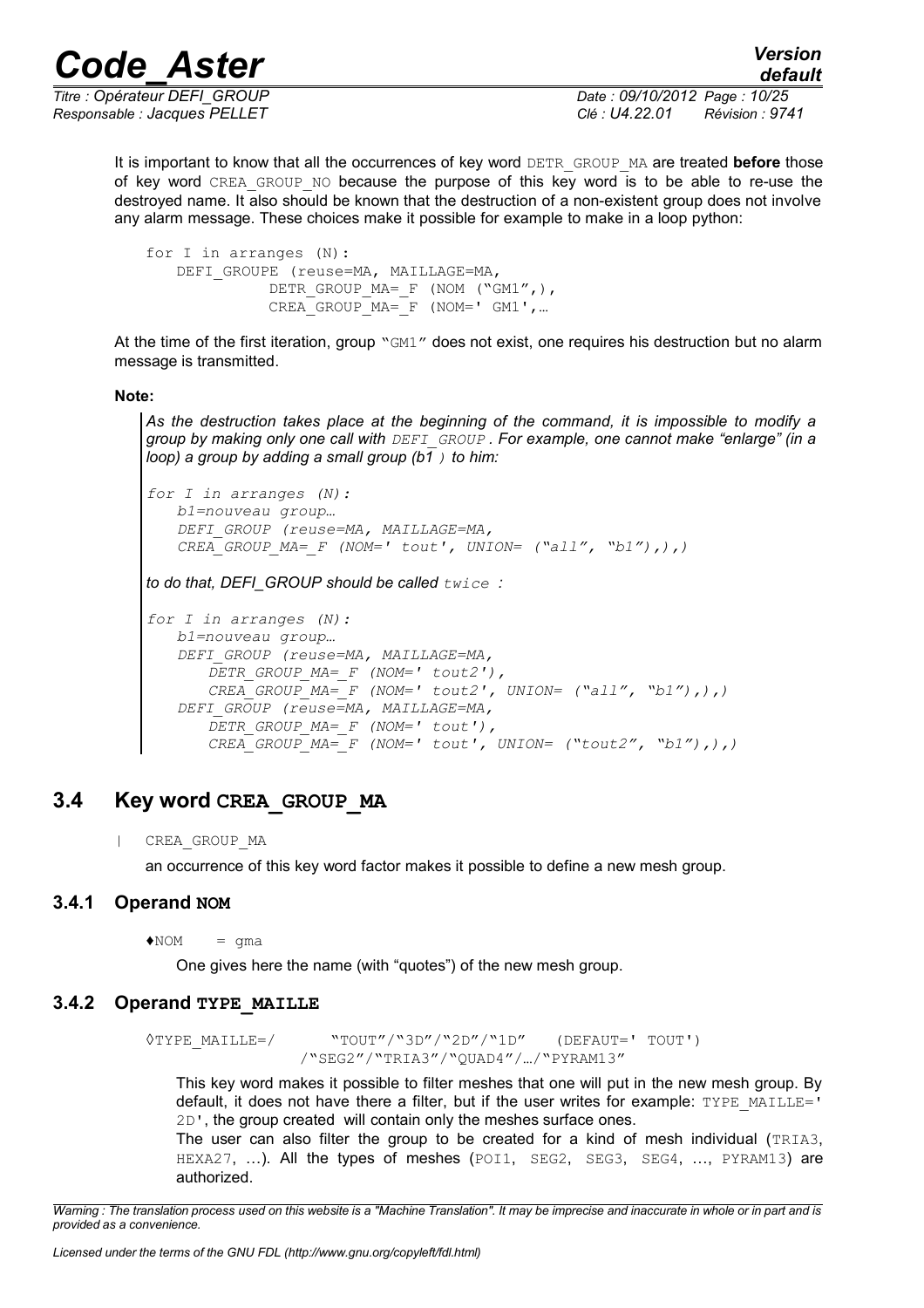*Code\_Aster Version default*

### *Titre : Opérateur DEFI\_GROUP Date : 09/10/2012 Page : 11/25*

*Responsable : Jacques PELLET Clé : U4.22.01 Révision : 9741*

Examples :

CREA GROUP MA= F (NOM=' VOLUM', "TOUT=' OUI', TYPE MAILLE=' 3D') makes it possible to create the group of all the meshes voluminal ones (HEXA, PENTA,…) mesh.

```
CREA GROUP MA= F (NOM=' VOLH27', "GROUP MA=' GMA1", TYPE MAILLE='
HEXA27')
```
makes it possible meshes to create the group of all of type "HEXA27" contained in the GROUP\_MA. GMA1.

#### **3.4.3 Operand NETS**

 $/MAILLE$  =  $lmail$ 

This key word makes it possible to define the mesh group in extension: the list of the component is meshes given.

#### **3.4.4 Operand TOUT**

/TOUT = "OUI'

This key word makes it possible to define a group containing all meshes mesh.

#### **3.4.5 Operand INTERSEC**

 $/INTERSEC = (gma1, gma2, gma3,...),$ 

The new mesh group will be obtained by taking all meshes  $q_{\text{mal}}$  which also belong to  $q_{\text{mad}}$ , gma3,…. The order of meshes remains that of gma1.

#### **3.4.6 Operand UNION**

/UNION =  $(gma1, gma2, gma3,...)$ 

The new mesh group will be obtained by taking all meshes  $\gamma$ ma1, then by adding meshes gma2 which do not belong to gma1, then those of gma3 which belong neither to gma1 nor with gma2, etc

#### **3.4.7 Operand DIFFE**

```
/DIFFE = (gma1, gma2, gma3, ...)
```
The new mesh group will be obtained by taking all meshes  $\text{qma1}$  which do not belong to the other groups of the list. The order of meshes remains that of gma1.

*Warning : The translation process used on this website is a "Machine Translation". It may be imprecise and inaccurate in whole or in part and is provided as a convenience.*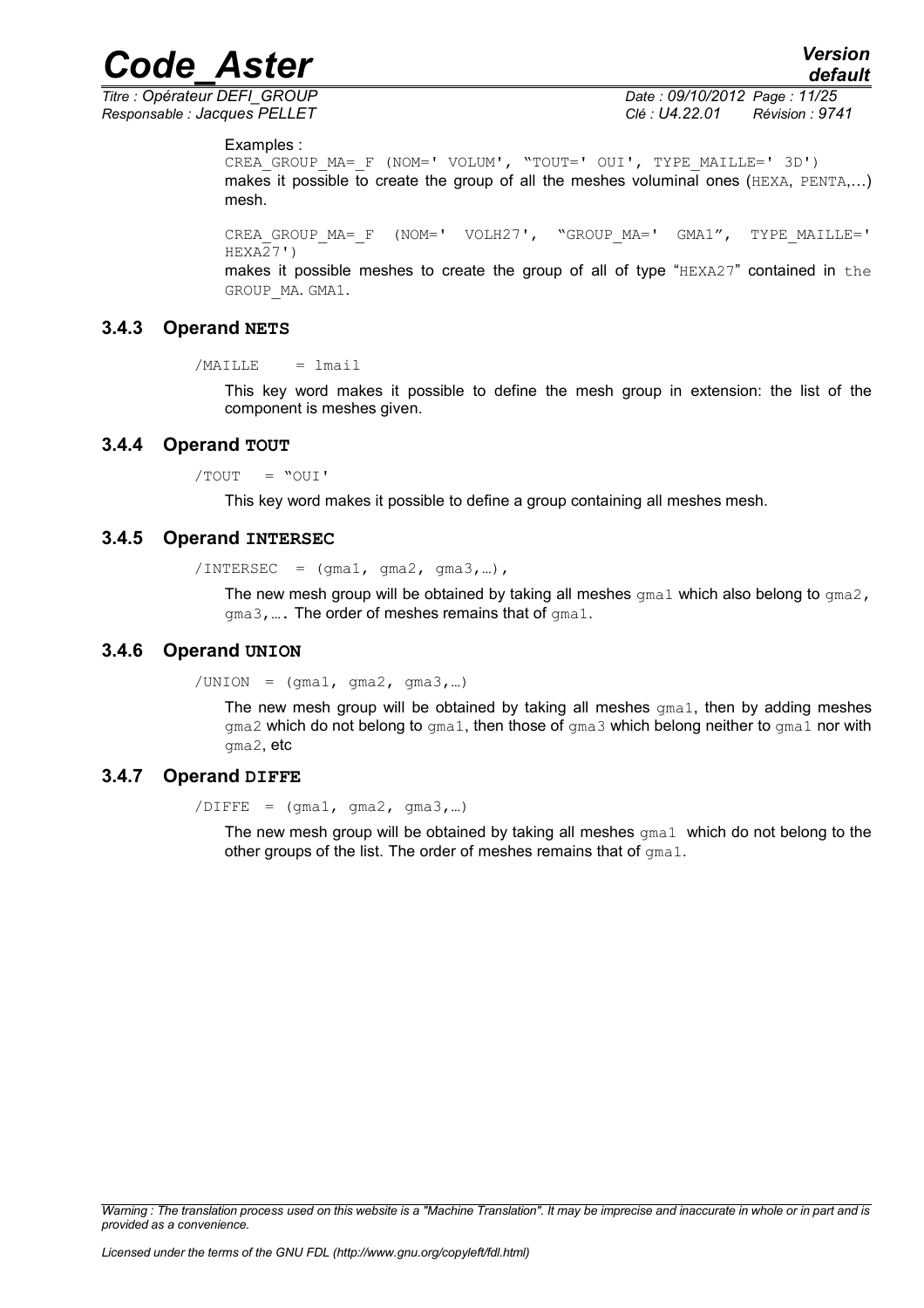*Titre : Opérateur DEFI\_GROUP Date : 09/10/2012 Page : 12/25 Responsable : Jacques PELLET Clé : U4.22.01 Révision : 9741*

*default*

#### **3.4.8 Sub-group of an existing group: key words GROUP\_MA / POSITION / NUME\_INIT / NUME\_FIN**

One can meshes create a new group of mesh by selecting some existing group.

#### **1st possibility:**

One creates a group of only one mesh by specifying by key word POSITION the required mesh.

#### **Example:**

CREA GROUP MA =  $F$  ( GROUP MA = G1, POSITION = "INIT", NOM = G1I)

group G1I contains the 1st mesh of the G1 group.

#### **2nd possibility:**

One creates a group containing meshes lain between the rows nuini and nufin (included) in an existing group.

#### **Example:**

CREA GROUP MA= F (GROUP MA = G1, NUME INIT = 3 , NUME FIN = 7,  $NOM = G1P$ 

group G1P contains meshes the 3,4,5,…, 7 of G1.

#### **Caution:**

*These keywords use the notion of order of meshes in a mesh group. This order is often unknown to the user. It can depend on the preprocessor. It is the order of meshes at the time of the definition of the GROUP\_MA in the Aster mesh file.*

*Warning : The translation process used on this website is a "Machine Translation". It may be imprecise and inaccurate in whole or in part and is provided as a convenience.*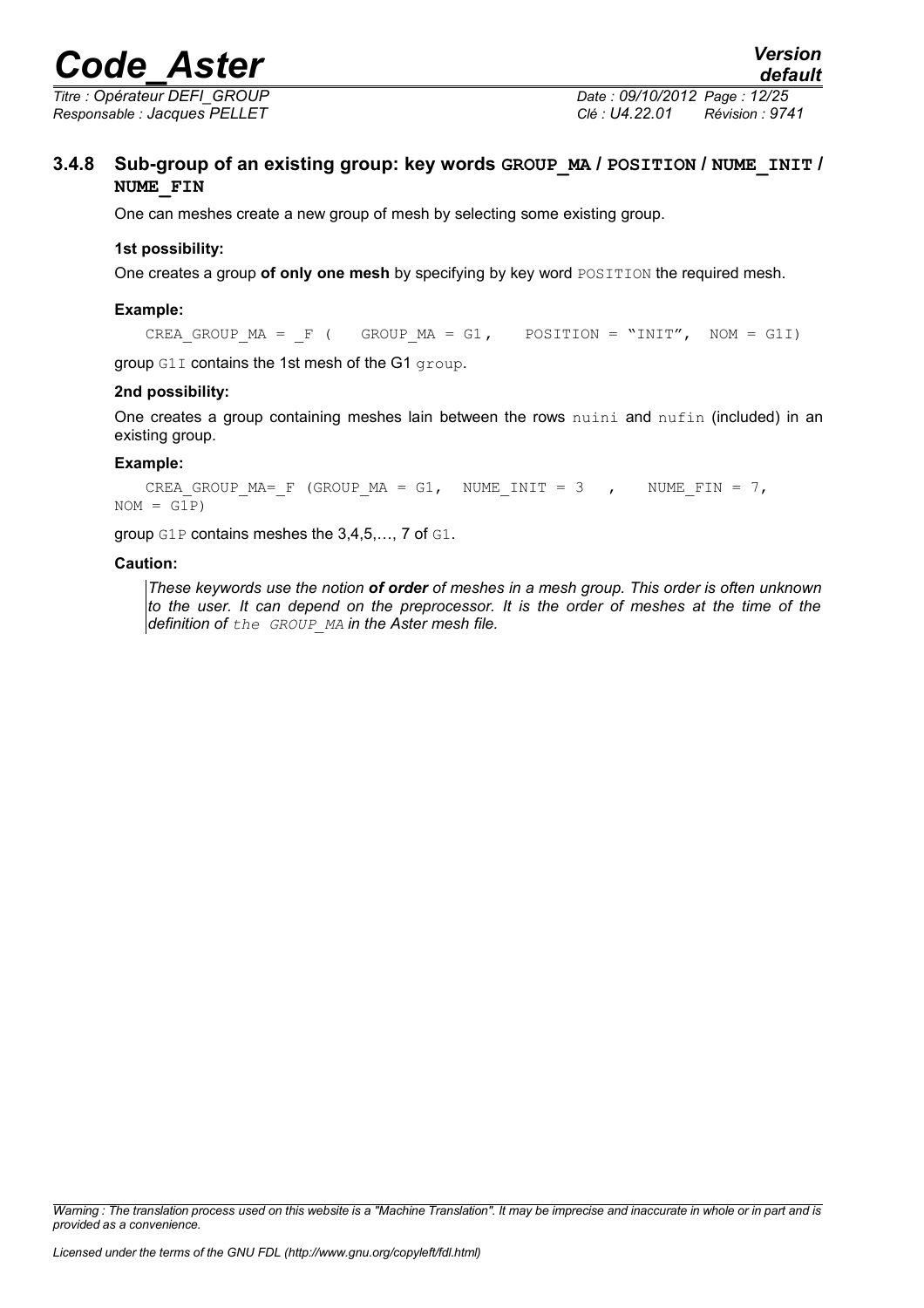*Titre : Opérateur DEFI\_GROUP Date : 09/10/2012 Page : 13/25*

*Responsable : Jacques PELLET Clé : U4.22.01 Révision : 9741*

#### **3.4.9 Operand OPTION = "FACE\_NORMALE"**

/OPTION = "FACE\_NORMALE"

This option makes it possible meshes to define a GROUP\_MA made up of surface whose norm is parallel to the direction of the vector defined by its components if one uses key word VECT NORMALE or with that of the first vector of the new base defined by the change of reference due to the nautical angles.

In 3D, it is supposed that the meshes surface ones are plane facets. They are of type  $TRIA3$ , <code>TRIA6,</code> <code>QUAD4,</code> <code>QUAD8</code> or <code>QUAD9.</code> If one calls  $\;X_1\;\;X_2$  , and the  $\;X_3\;$  vectors position of the first three nodes tops of the element, the norm is determined by the cross product:  $(X_2 - X_1) \wedge (X_3 - X_1)$ .

In 2D, it is supposed that the meshes surface ones are right segments. They are of type SEG2 or  $\tt{SEG3.}$  If one and the  $\boldsymbol{X}_{1}$  calls  $\boldsymbol{X}_{2}$  vectors position of the two nodes ends of the element, the norm is defined by  $\, (X_{\,2}\! -\! X_{\,1}) \wedge z \,$  where  $\,z\,$  is the unit vector perpendicular to the plane and where one has affected 0. like third component with  $\,\left(\boldsymbol{X}_2\!-\!\boldsymbol{X}_1\right)$  .

#### **Note:**

*A mesh "facet" will be retained if its norm is colinéaire with the normal vector defined by VECT\_NORMALE . This condition must be checked except for a certain accuracy (key word ANGL\_PREC ).*

*When one chooses an ANGL\_PREC (for example 30. degrees), one defines in fact the group of meshes whose norm belongs to the cone of axis VECT\_NORMALE and point angle ANGL\_PREC .*

*This can be used (for example) to gather meshes half wraps spherical ( ANGL\_PREC = 90.).*



*Warning : The translation process used on this website is a "Machine Translation". It may be imprecise and inaccurate in whole or in part and is provided as a convenience.*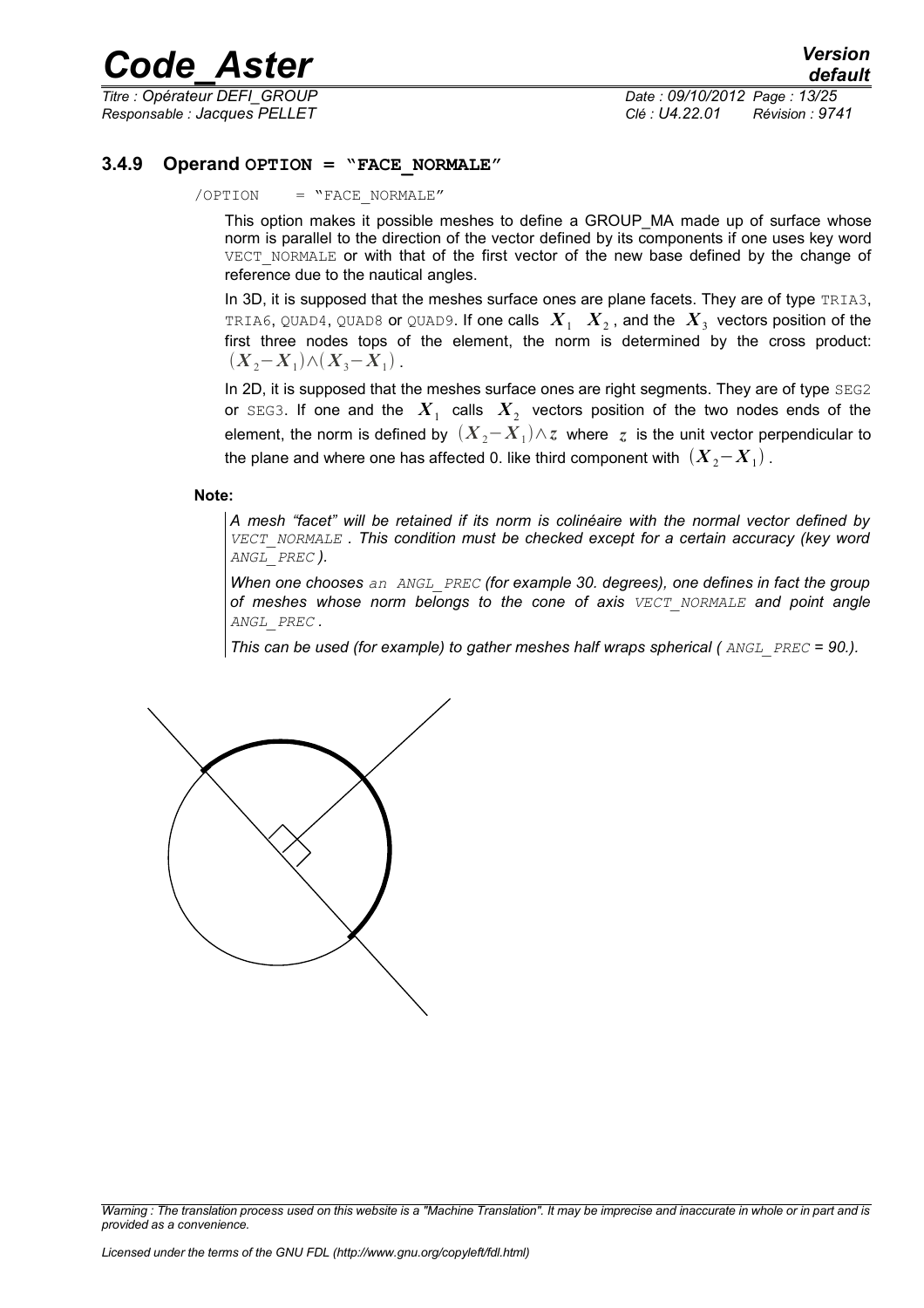*Titre : Opérateur DEFI\_GROUP Date : 09/10/2012 Page : 14/25 Responsable : Jacques PELLET Clé : U4.22.01 Révision : 9741*

#### **3.4.9.1 Operand ANGL\_NAUT**

 $\triangle$ /ANGL NAUT =aen 2D  $(has, B)$  in 3D

> the nautical angles (has, b) defined in degrees, are the angles making it possible to pass from the total reference of definition of the coordinates of the nodes to a reference whose first vector indicates the direction according to which the norm of meshes surface is directed that one wishes to recover.

For the definition of the nautical angles, to see operator AFFE CARA ELEM [U4.42.01] operand ORIENTATION.

#### **3.4.9.2 Operand VECT\_NORMALE**

$$
\blacklozenge / \text{VECT NORMALE}
$$

 $=$   $(X, \text{ there})$  in 2D (X, there, Z) in 3D

coordinates  $X$ , there,  $Z$  are those giving the direction according to which the norm of meshes surface is directed that one wishes to recover.

#### **3.4.9.3 Operand ANGL\_PREC**

 $\Diamond$ ANGL PREC = a

It is the tolerance, in degrees, that one accepts on the angle formed by the vector provided by the user and the normal vector to the surface element to affirm that these two vectors have the same direction.

The value by default of  $has$  is  $0.5$  degree.

#### **3.4.9.4 Operand VERI\_SIGNE**

 $\Diamond$ VERI SIGNE = "NON", / "OUI' , [DEFAULT]

If one "NON" assigns the value to VERI SIGNE, the GROUP MA will be made up by meshes surface whose norm is parallel to the vector given by the user.

If one affects the value "OUI', the GROUP MA will be made up by meshes surface whose norm is parallel and has the same directional sense as the vector given by the user.

The default value is "OUI".

#### **3.4.10 Operand OPTION = "SPHERE"**

/OPTION = "SPHERE"

This option makes it possible to define  $a \text{ GROUP}$  MA made up of meshes whose at least node belongs to a sphere (a circle in 2D) defined by its center and its.

#### **3.4.10.1 Operand POINT**

 $\triangle$ /POINT =  $(X, \text{ there})$  in 2D (X, there, Z) in 3D

X Z are there the coordinates of the center of the sphere.

#### **3.4.10.2 Operand /NOEUD\_CENTRE /GROUP\_NO\_CENTRE**

- ♦/NOEUD\_CENTER= No
	- / GROUP\_NO\_CENTRE= grno

These two keywords make it possible to indicate which is the node coinciding with the center of the sphere.

#### **3.4.10.3 Operand RADIUS**

 $\triangle$ RAYON = R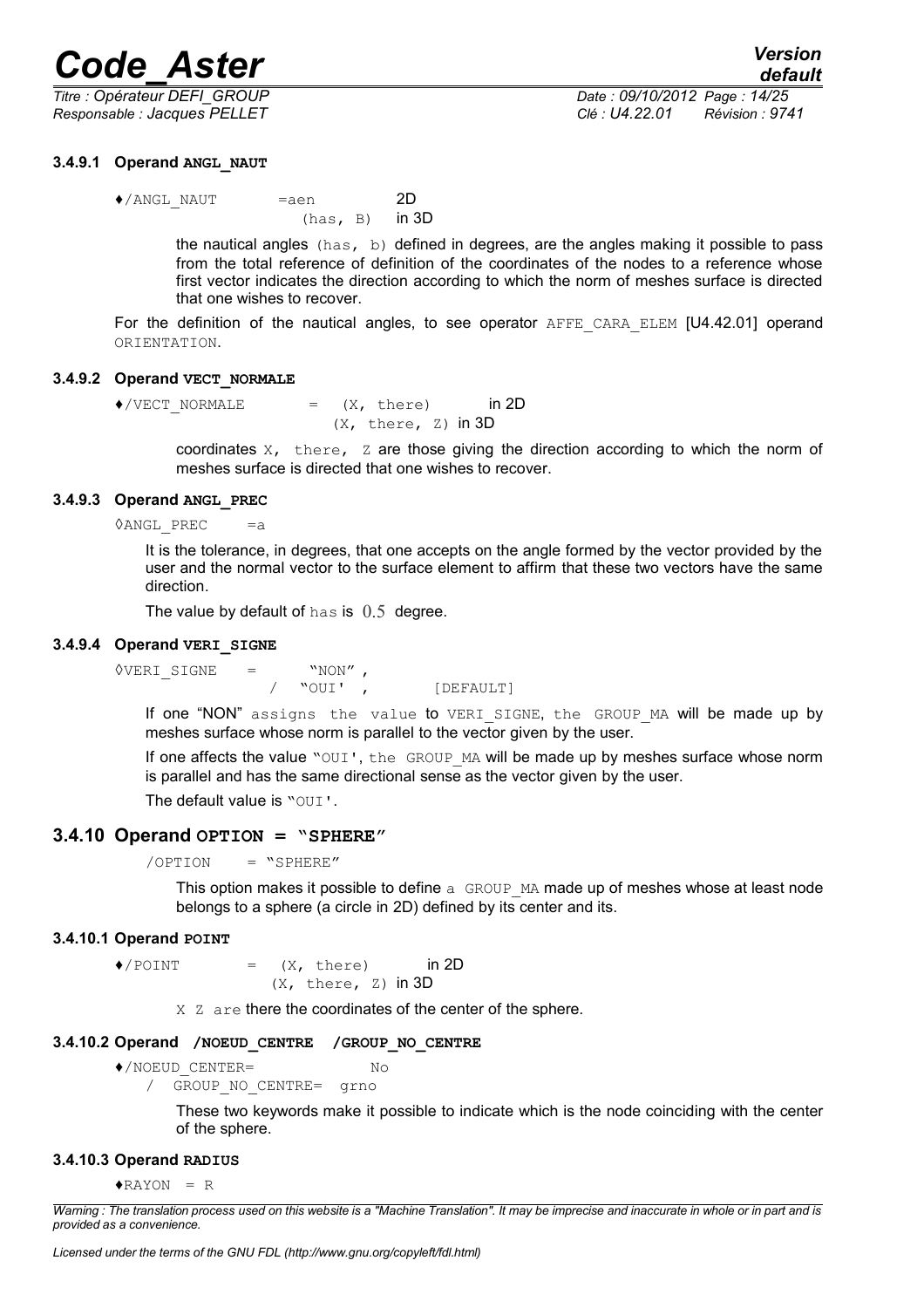*Titre : Opérateur DEFI\_GROUP Date : 09/10/2012 Page : 15/25*

*Responsable : Jacques PELLET Clé : U4.22.01 Révision : 9741*

R is the radius of the sphere (circle in 2D).

#### **3.4.11 Operand OPTION = "CYLINDRE"**

/OPTION = "CYLINDRE"

This option makes it possible to define a GROUP MA made up of meshes whose at least node belongs to a cylinder defined by its axis and its radius.

The axis is defined by a vector and a point pertaining to this axis. This option has meaning only in 3D.

#### **3.4.11.1 Operand POINT**

 $\bullet$ /POINT =  $(X, \text{ there}, Z)$ 

X Z are there the punctual coordinates located on the axis of the cylinder.

#### **3.4.11.2 Operand /NOEUD\_CENTRE /GROUP\_NO\_CENTRE**

- ♦/NOEUD\_CENTER= No
	- / GROUP\_NO\_CENTRE= grno

These two keywords make it possible to indicate a node located on the axis of the cylinder.

#### **3.4.11.3 Operand RADIUS**

 $\triangle$ RAYON = R

 $R$  is the radius of the cylinder.

#### **3.4.11.4 Operand ANGL\_NAUT**

 $\triangle$ /ANGL NAUT = (has, b)

the nautical angles has, B defined in degrees, are the angles making it possible to pass from the total reference of definition of the coordinates of the nodes to a reference whose first vector indicates the direction of the axis of the cylinder.

For the definition of the nautical angles to see operator AFFE CARA ELEM [U4.42.01] operand ORIENTATION.

#### **3.4.11.5 Operand VECT\_NORMALE**

 $\triangle$ /VECT\_NORMALE =  $(X, \text{ there, } Z)$ 

X Z are there the coordinates of a vector directing the axis of the cylinder.

#### **3.4.12 Operand OPTION = "TAPE"**

 $/OPTION = "TAPER"$ 

This option makes it possible to define a  $GROUP$  MA made up of meshes whose at least node belongs to a "tape" defined by plane "a medium" (a line in 2D) and the half-width on both sides of this plane.

The plane is defined by a normal vector in this plane and a point belonging to him.

#### **3.4.12.1 Operand POINT**

 $\bullet$ /POINT =  $(X, \text{ there})$  in 2D (X, there, Z) in 3D

X Z are there the punctual coordinates belonging to plane "medium" of the tape.

*Warning : The translation process used on this website is a "Machine Translation". It may be imprecise and inaccurate in whole or in part and is provided as a convenience.*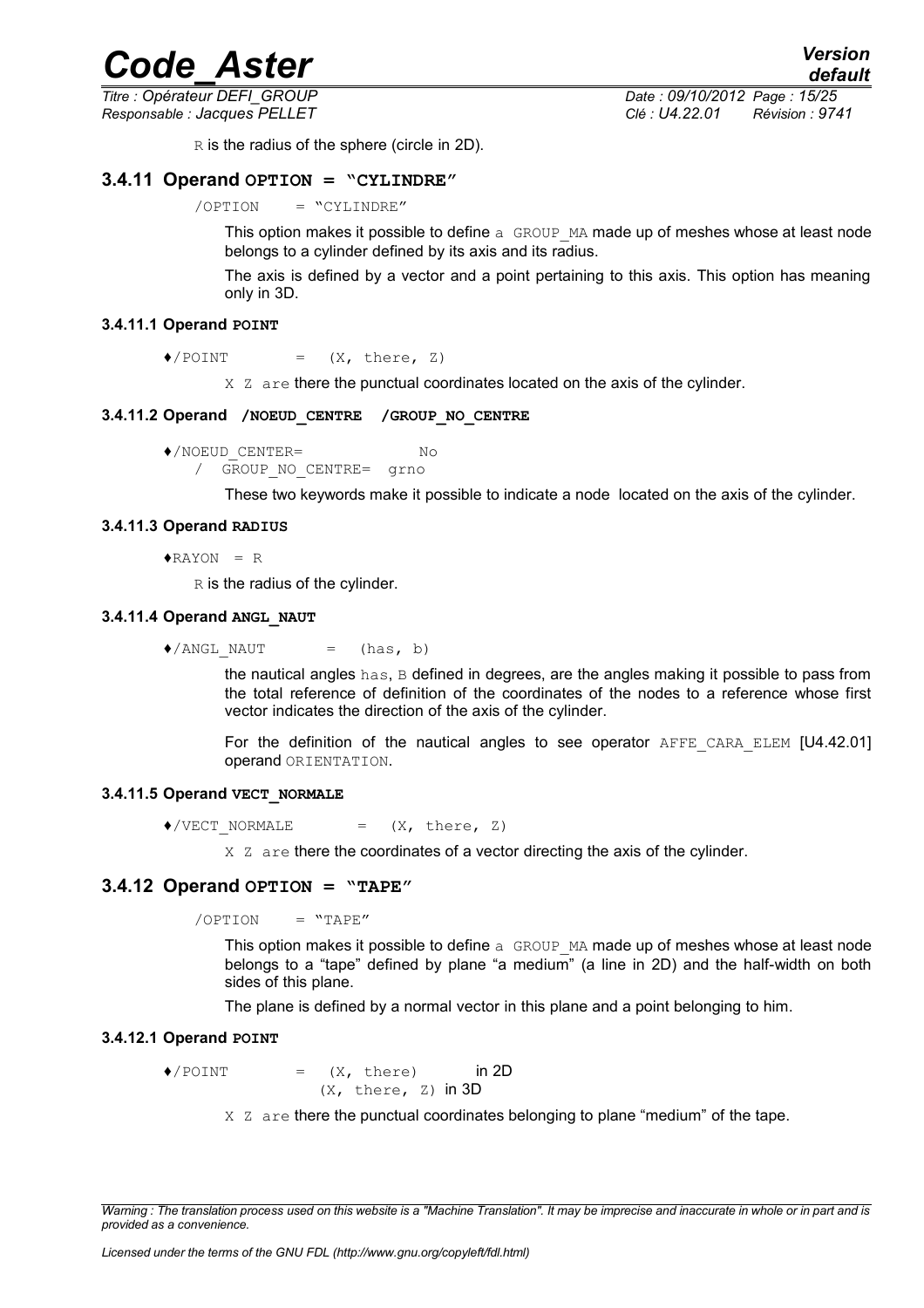*default Titre : Opérateur DEFI\_GROUP Date : 09/10/2012 Page : 16/25 Responsable : Jacques PELLET Clé : U4.22.01 Révision : 9741*

#### **3.4.12.2 Operand / NOEUD\_CENTRE /GROUP\_NO\_CENTRE**

♦/NOEUD\_CENTER= No / GROUP\_NO\_CENTRE= grno

These two keys key make it possible to define belonging to plane "a medium" of the tape.

#### **3.4.12.3 Operand ANGL\_NAUT**

 $\triangle$ /ANGL NAUT =aen 2D  $($  B has) in 3D

> the nautical angles has, B defined in degrees, are the angles making it possible to pass from the total reference of definition of the coordinates of the nodes to a reference whose first vector is orthogonal in plane "the medium" of the tape.

> For the definition of the nautical angles, to see operator AFFE CARA ELEM [U4.42.01] operand ORIENTATION.

#### **3.4.12.4 Operand VECT\_NORMALE**

 $\sqrt{\text{VECT NORMALE}}$  = (X, there) in 2D

(X, there, Z) in 3D

 $X$  there and  $Z$  are the components of a vector perpendicular to plane "the medium" of the tape.

#### **3.4.12.5 Operand DIST**

 $\triangle$ DIST  $=$ d

 $D$  is the half-width of the tape.

#### **3.4.13 Operand OPTION = "APPUI"**

This option makes it possible to recover the group of meshes of which some nodes belong to all the nodes specified by the key keys NOEUD and GROUP NO.

♦/ GROUP\_NO=l\_gno /NOEUD=l\_no

These 2 keywords make it possible to define the list of the nodes which will be used as bearing with meshes.

Let us call lno1 this list.

♦TYPE\_APPUI=

/"TOUT" : the mesh will be retained if **all** its nodes belong to lno1

/"SOMMET" : the mesh will be retained if **all** its nodes " **top**" belong to lno1

/"AU\_MOINS\_UN" : the mesh will be retained at least one of its nodes belongs to lno1

/"MAJORITE" : the mesh will be retained so **more half** of its nodes belong to lno1

#### **3.4.14 Operand OPTION = "FISS\_XFEM"**

This option makes it possible to recover the group of meshes of X-FEM type specified by key keys TYPE\_GROUP.

♦FISSURE= (fiss1, fiss2,…)

♦TYPE\_GROUP=

/"HEAVISIDE" : the mesh will be retained if it is of Heaviside type

/"CRACKTIP" : the mesh will be retained if it is of type Ace-tip

/"MIXTE" : the mesh will be retained if it is of Mixed type (Heaviside and Ace-tip)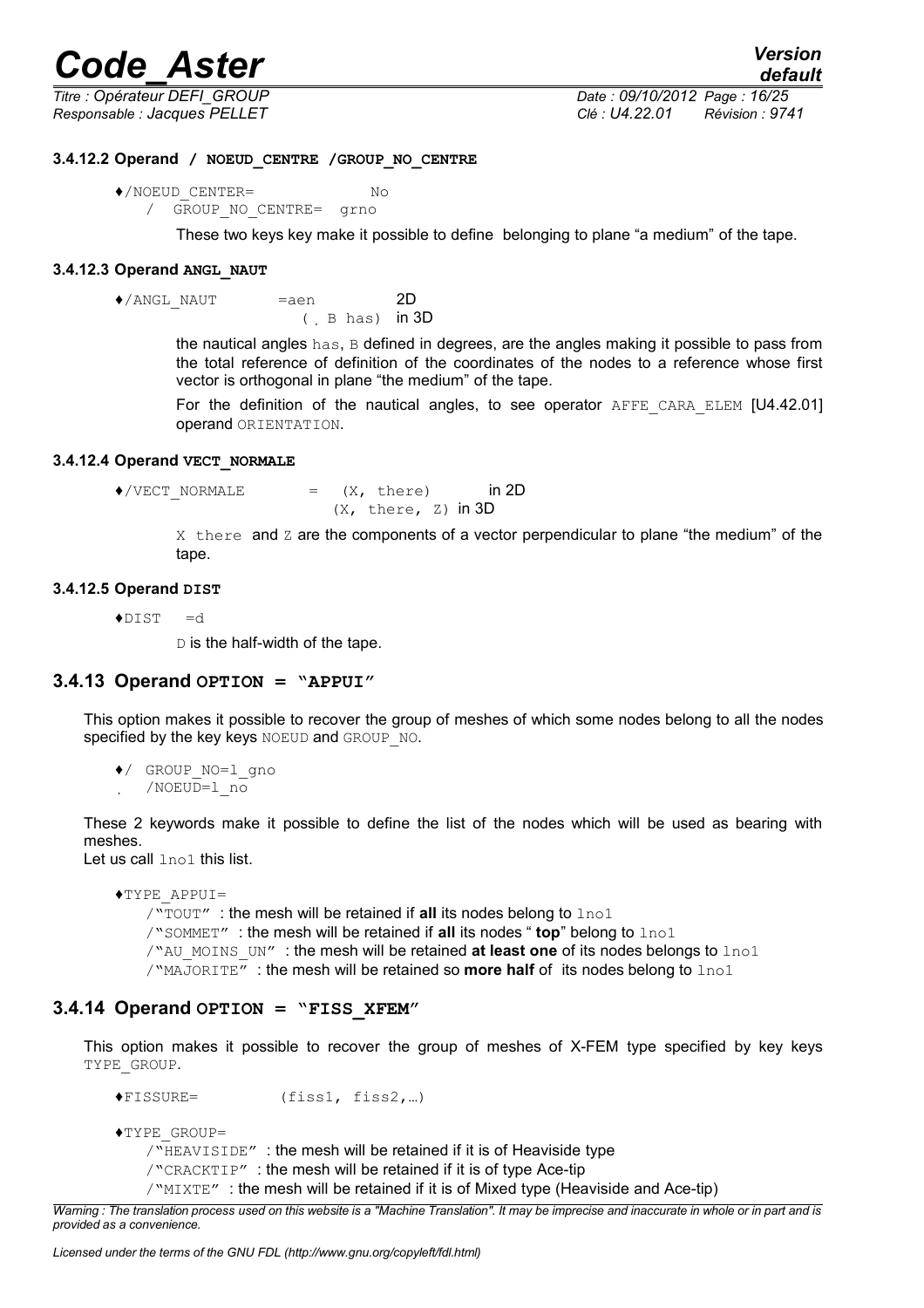*Titre : Opérateur DEFI\_GROUP Date : 09/10/2012 Page : 17/25 Responsable : Jacques PELLET Clé : U4.22.01 Révision : 9741*

*default*

/"XFEM" : the mesh will be retained if it is of Heaviside type, Mixed Ace-tip or /"FISSUREE" : the mesh will be retained if **all** its nodes are nouveau riches

For a precise definition of the notions of Heaviside mesh and mesh Ace-tip, to see R7.02.12, §3.2.5.

#### **3.5 Key word CREA\_GROUP\_NO**

| CREA\_GROUP\_NO

an occurrence of this key word factor makes it possible to define a new nodes group (for key keys GROUP MA and TOUT GROUP MA, one creates several nodes groups "of a blow").

#### **3.5.1 Operand NOM**

 $/ NOM = gno$ 

One gives here the name (with "quotes") of the new nodes group.

#### **3.5.2 Operand NOEUD**

/NOEUD = lnoeu

This key word makes it possible to define the nodes group in extension: one gives the list of the nodes the component.

#### **3.5.3 Operand INTERSEC**

 $\textsf{INTERSEC} = (\textsf{qno1, qno2, qno3, ...})$ 

The new nodes group will be obtained by taking all the nodes of  $q_{\text{no}}1$  which also belong to gno2, gno3, .... The order of the nodes remains that of gno1.

#### **3.5.4 Operand UNION**

/UNION =  $(gno1, gno2, gno3,...)$ 

The new nodes group will be obtained by taking all the nodes of  $qno1$ , then by adding the nodes of gno2 which do not belong to gno1, then those of gno3 which belong neither to gno1 nor with gno2, etc

#### **3.5.5 Operand DIFFE**

 $/DIFFE = (gno1, gno2, gno3, ...)$ 

The new nodes group will be obtained by taking all the nodes of  $q_{\text{mol}}$  which do not belong to the other groups of the list. The order of the nodes remains that of  $qno1$ .

#### **3.5.6 Under group of an existing group: key words GROUP\_NO / POSITION / NUME\_INIT / NUME\_FIN**

One can some nodes create a new group of node by selecting existing group.

#### **1st possibility:**

One creates a group of only one node by specifying by key word **POSITION** the required node.

#### **Example:**

CREA GROUP NO =  $F$  (GROUP NO = G1, POSITION = "INIT", NOM = G1I)

group G1I contains the 1st node of the G1 group.

#### **2nd possibility:**

*Warning : The translation process used on this website is a "Machine Translation". It may be imprecise and inaccurate in whole or in part and is provided as a convenience.*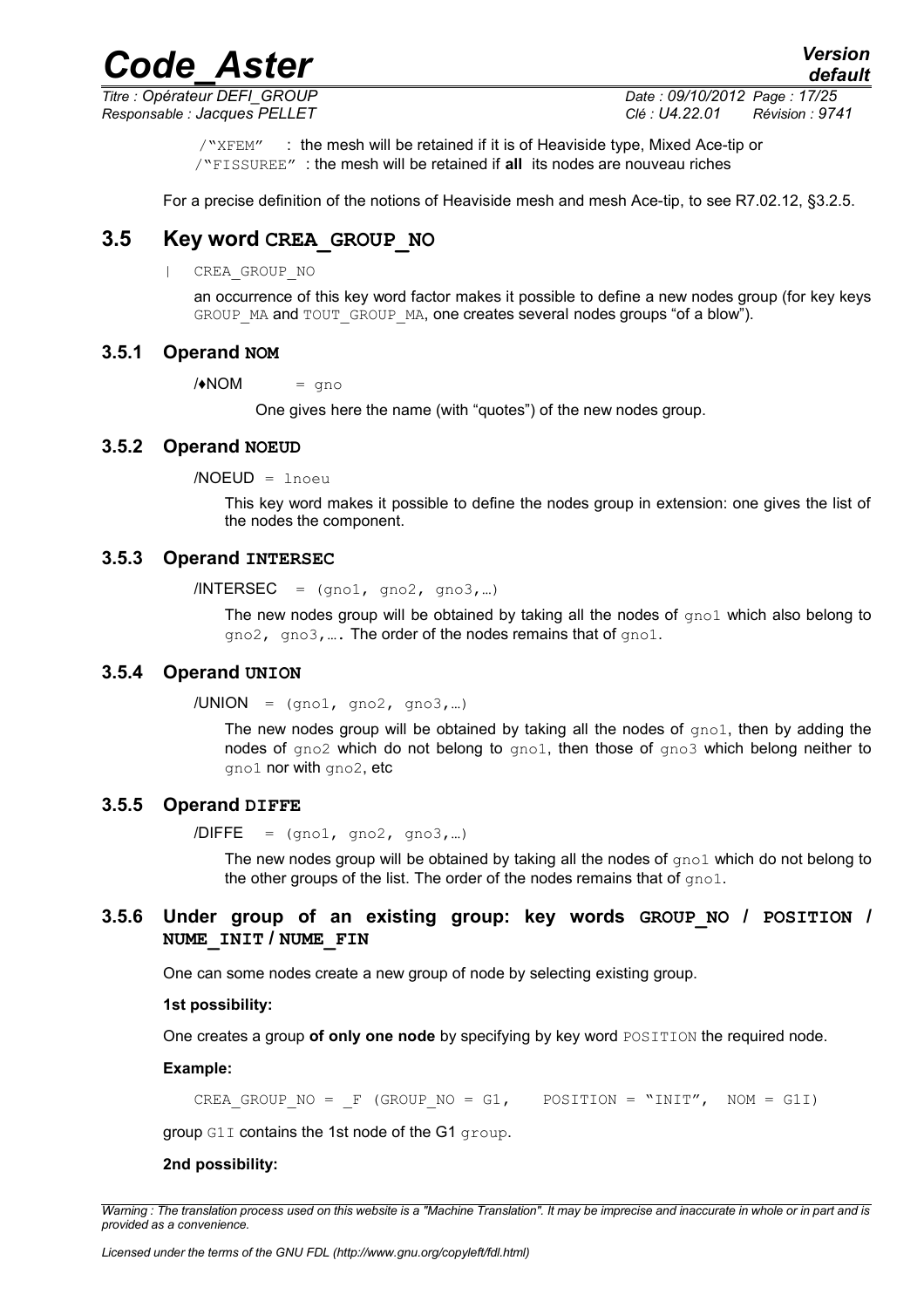*Titre : Opérateur DEFI\_GROUP Date : 09/10/2012 Page : 18/25*

*Responsable : Jacques PELLET Clé : U4.22.01 Révision : 9741*

*default*

One creates a group containing the nodes ranging between the rows nuini and nufin (included) in an existing group.

#### **Example:**

CREA GROUP NO= F (GROUP NO = G1, NUME INIT = 3NUMÉRIQUE FIN = 7, NOM  $= G1P$ 

group G1P contains node 3,4,5,…, 7 of G1.

#### **Caution:**

*These keywords use the notion of order of the nodes in a nodes group. This order is often unknown to the user. It can depend on the preprocessor. It is the order of the nodes at the time of the definition of the GROUP\_NO in the Aster mesh file.*

#### **3.5.7 Operand OPTION = "ENV\_SPHERE"**

/OPTION = "ENV\_SPHERE"

This option makes it possible to define  $a$  GROUP NO made up of the nodes located on the envelope of a sphere except for an accuracy given.

#### **3.5.7.1 Operand POINT**

 $\bullet$ /POINT =  $(X, \text{ there})$ , in 2D  $(X, there, Z),$  in 3D

X Z are there the coordinates of the center of the sphere.

#### **3.5.7.2 Operand /NOEUD\_CENTRE /GROUP\_NO\_CENTRE**

```
♦/NOEUD_CENTER= No
```
/ GROUP\_NO\_CENTRE= grno

These two keywords make it possible to define the node coinciding with the center of the sphere.

#### **3.5.7.3 Operand RADIUS**

 $\triangle$ RAYON = r

R is the radius of the sphere.

#### **3.5.7.4 Operand accuracy**

◊PRECISION =eps

eps is the tolerance with which one the belonging defines one node in the envelope of the sphere. This tolerance is to be taken with the following meaning:

if *d* is the distance from a node in the center of the sphere, it is said that this node belongs to the group if:

∣*d*−*r*∣≤eps

#### **3.5.8 Operand OPTION = "ENV\_CYLINDRE"**

/OPTION = ' ENV\_CYLINDRE'

This option makes it possible to define a  $GROUP$  NO made up of nodes located on the envelope of a cylinder except for an accuracy given.

This option has meaning only in 3D.

#### **3.5.8.1 Operand POINT**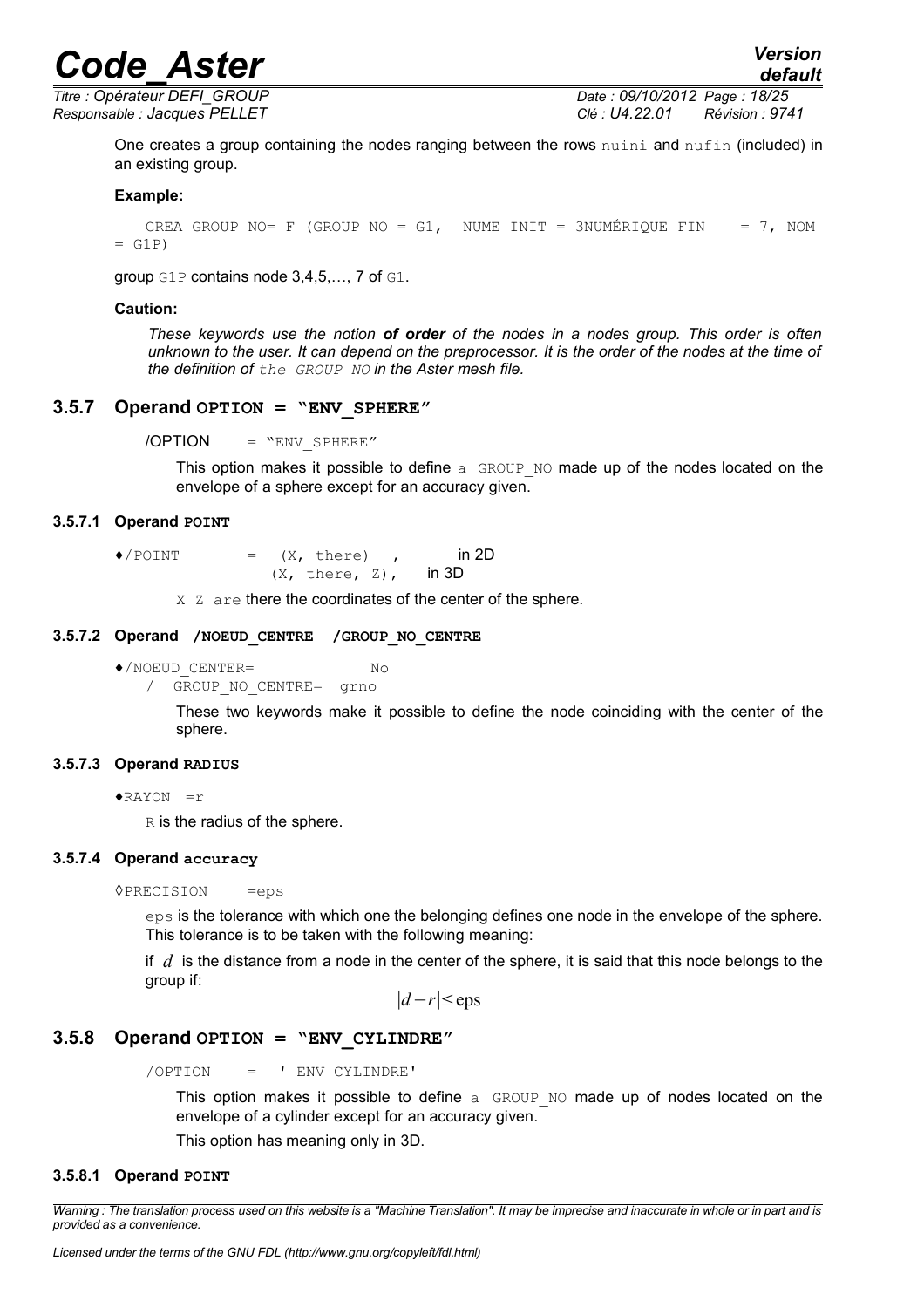*Titre : Opérateur DEFI\_GROUP Date : 09/10/2012 Page : 19/25*

*default*

*Responsable : Jacques PELLET Clé : U4.22.01 Révision : 9741*

 $\blacklozenge$ /POINT =  $(X, \text{ there, } Z)$ 

X Z are there the punctual coordinates pertaining to the axis of the cylinder.

#### **3.5.8.2 Operand /NOEUD\_CENTRE /GROUP\_NO\_CENTRE**

♦/NOEUD\_CENTER= No

/ GROUP\_NO\_CENTRE= grno

These two keywords make it possible to define a node pertaining to the axis of the cylinder.

#### **3.5.8.3 Operand RADIUS**

 $\triangle$ RAYON =r

R is the radius of the cylinder.

#### **3.5.8.4 Operand ANGL\_NAUT**

 $\triangle$ /ANGL\_NAUT = (has b)

the nautical angles  $has$ ,  $B$  defined in degrees, are the angles making it possible to pass from the total reference of definition of the coordinates of the nodes to a reference whose first vector indicates the direction of the axis of the cylinder.

For the definition of the nautical angles, to see operator AFFE CARA ELEM [U4.42.01] operand ORIENTATION.

#### **3.5.8.5 Operand VECT\_NORMALE**

 $\sqrt{\text{VECT NORMALE}}$  = (X, there, Z)

X Z are there the coordinates of a vector directing the axis of the cylinder.

#### **3.5.8.6 Operand accuracy**

◊PRECISION =eps

eps is the tolerance with which one the belonging defines one node in the cylinder clothing.

This tolerance is to be taken with the following meaning:

if *d* the distance from the point indicates running to the axis of the cylinder, it is said that the point running belongs to the cylinder clothing if:

∣*d*−*r*∣≤eps

#### **3.5.9 Operand OPTION = "PLANE"**

This option makes it possible to define a  $GROUP-NO$  made up of nodes located on a line (in 2D) or in a plane (in 3D) except for an accuracy given.

#### **3.5.9.1 Operand POINT**

- $\sqrt[4]{\text{POINT}}$  =  $(X, \text{ there})$ , in 2D<br>(X, there, Z), in 3D  $(X, there, Z),$ 
	- X Z are there the punctual coordinates belonging to plane (with the right).

#### **3.5.9.2 Operand /NOEUD\_CENTRE /GROUP\_NO\_CENTRE**

♦/NOEUD\_CENTER= No / GROUP\_NO\_CENTRE= grno

These 2 keywords make it possible to define a node belonging to plane (with the right).

#### **3.5.9.3 Operand ANGL\_NAUT**

 $\triangle$ /ANGL NAUT = a , in 2D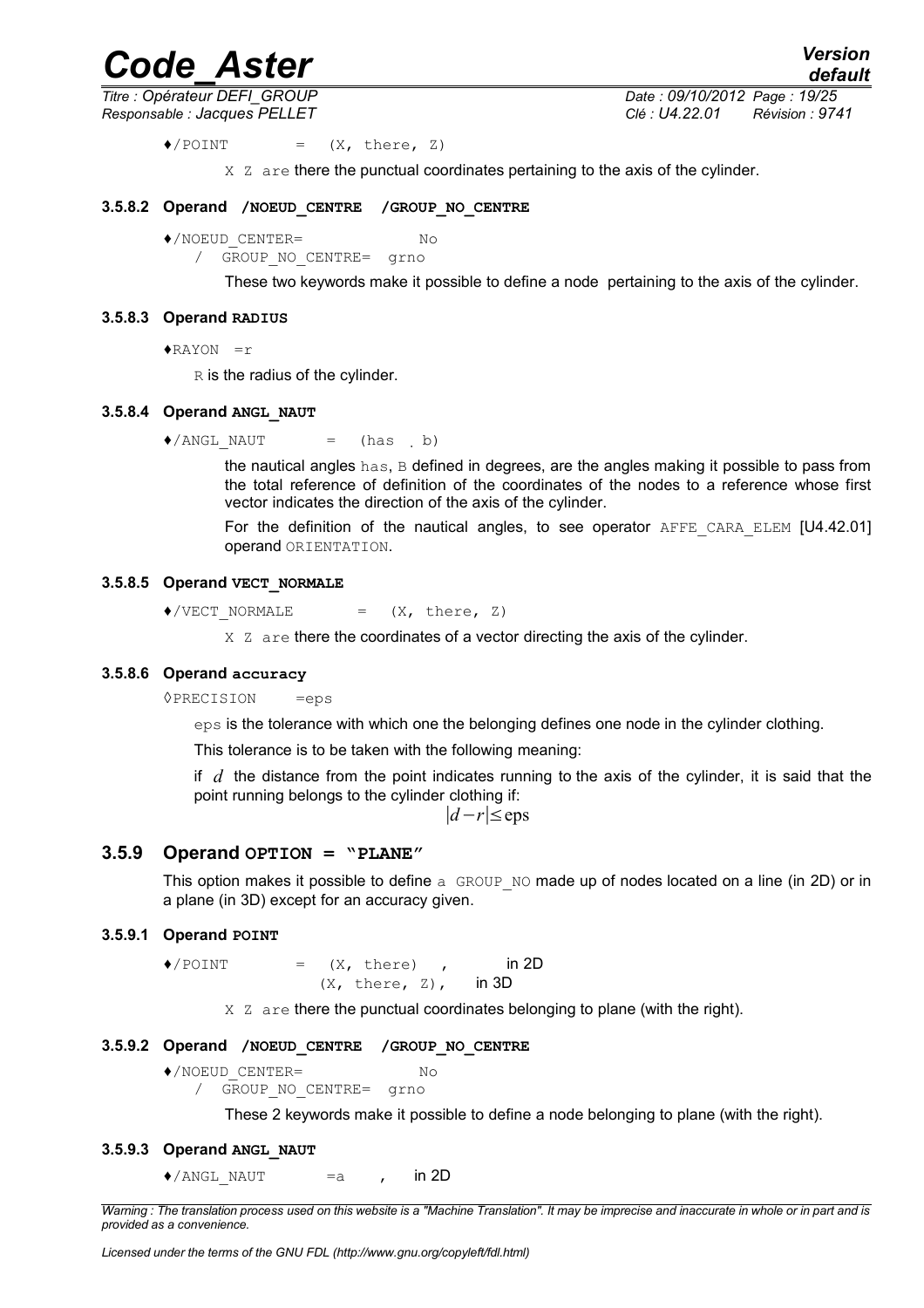*Titre : Opérateur DEFI\_GROUP Date : 09/10/2012 Page : 20/25 Responsable : Jacques PELLET Clé : U4.22.01 Révision : 9741*

*default*

#### $(has \t b), \t in 3D$

the nautical angles has, B defined in degrees, are the angles making it possible to pass from the total reference of definition of the coordinates of the nodes to a reference whose first vector is orthogonal in plane "the medium" of the tape.

For the definition of the nautical angles, to see operator AFFE CARA ELEM [U4.42.01] operand ORIENTATION.

#### **3.5.9.4 Operand VECT\_NORMALE**

 $\sqrt{\text{VECT NORMALE}}$  = (X, there), in 2D  $(X, there, Z)$ , in 3D

X there and Z are the components of a vector perpendicular to the plane (with the right).

#### **3.5.9.5 Operand accuracy**

◊PRECISION =eps

eps is the tolerance with which one the belonging defines node in the plane (or with the right).

This tolerance is to be taken with the following meaning:

if *d* indicates the distance from the node to the plane (or the right), it is said that this node belongs to this plane (or on this line) if:

∣*d*∣≤eps

#### **3.5.10 Operand OPTION = "SEGM\_DROI\_ORDO"**

This option is used to order a set of nodes roughly located on a line segment AB.

♦/NOEUD= lno2,

/GROUP NO =  $qno2$ ,

One defines all the nodes which one wants to order.

| $\blacklozenge$ /NOEUD ORIG= | noA    | $\blacklozenge$ /NOEUD EXTR= | noB |      |  |
|------------------------------|--------|------------------------------|-----|------|--|
| /GROUP NO ORIG               | = anoA | /GROUP NO EXTR=              |     | qnoB |  |

One defines the nodes *A* and *B* , origin and end of the segment *AB* .

♦PRECISION =prec ,  $\begin{array}{ccc} \bullet & \text{C}\text{RITERE} & = & \text{``RELATIF''} \end{array}$ " ABSOLU"

> These two arguments are parapets, they are used to check that the nodes which one seeks to order (lno2 or gno2) are well on the segment *AB* . If the variation of a node with *AB* is higher than prec the code stops in fatal error.

> If the selected criterion is "RELATIF", the distance from a node with  $\overline{AB}$  will be divided by the length from *AB* .

#### **3.5.11 Operand OPTION = "NOEUD\_ORDO"**

This option is used to create an ordered **group\_no** containing the nodes of a set of meshes formed by segments (SEG2, SEG3 or SEG4). The group of these meshes must form line continuous. Line can be "open" (with 2 ends) or "closed" (it is then a simple loop).

```
♦GROUP_MA =gmaAB
```
Name of the group ma which one wants to order the nodes. Meshes of gmaAB must form line open.

| $\Diamond$ /NOEUD ORIG= | noA    | $\Diamond$ /NOEUD EXTR= | noB             |      |  |
|-------------------------|--------|-------------------------|-----------------|------|--|
| /GROUP NO ORIG          | = anoA |                         | /GROUP NO EXTR= | qnoB |  |

the keywords make it possible to define the nodes *A* and *B* , origin and end of line *AB* . *Warning : The translation process used on this website is a "Machine Translation". It may be imprecise and inaccurate in whole or in part and is provided as a convenience.*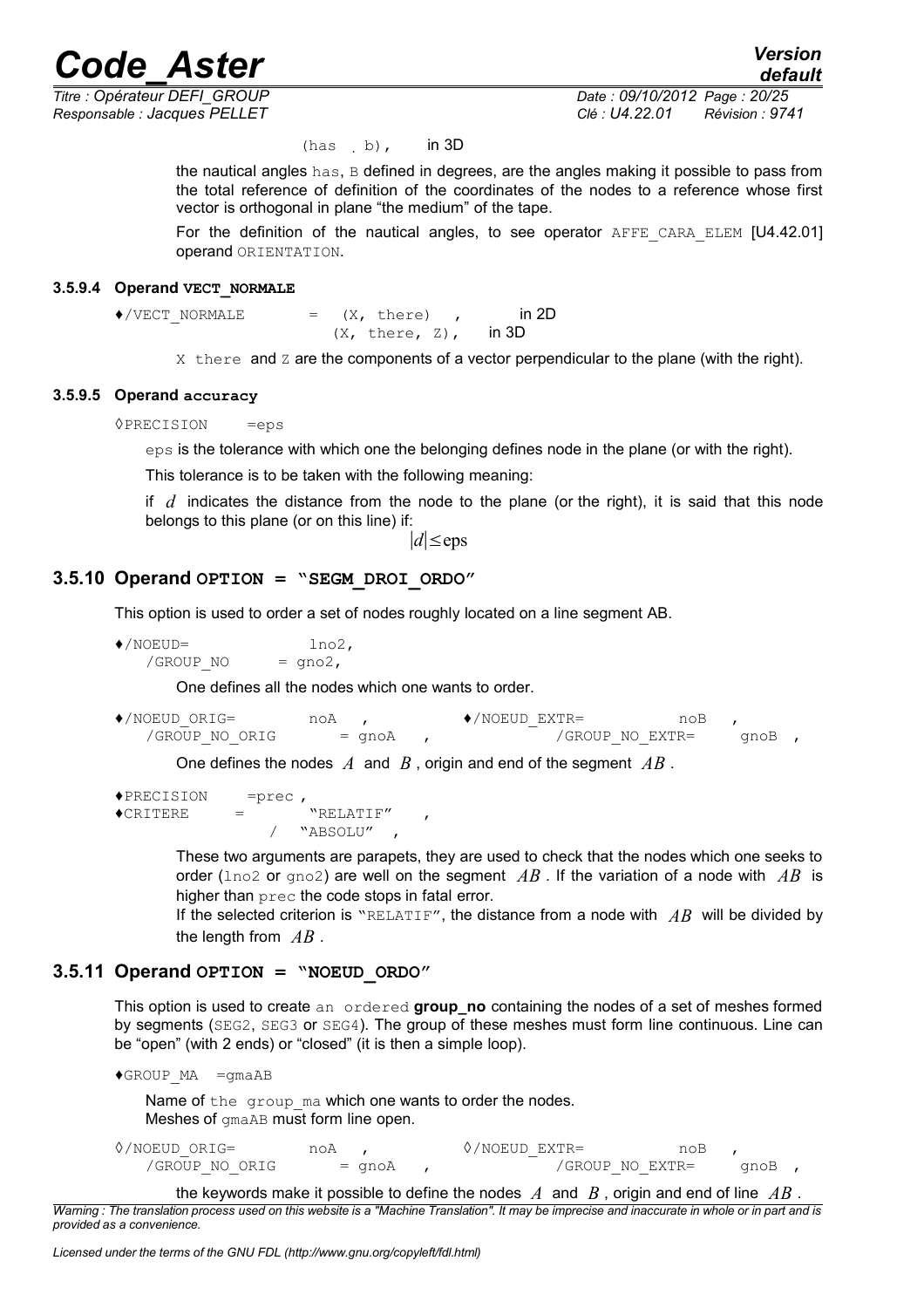

*Titre : Opérateur DEFI\_GROUP Date : 09/10/2012 Page : 21/25 Responsable : Jacques PELLET Clé : U4.22.01 Révision : 9741*

The node  $A$  will be numbered in first, then one makes use of the topology of meshes of  $\gamma$ maAB to number the nodes gradually.

If the node *A* is not provided by the user, the program will choose like node "origin", the first node of gmaAB which belongs only to only one mesh segment. The origin is thus arbitrary: the program could just as easily have fallen on the other end.

It is checked that the last numbered node is well  $\,B\,$  (if this one is given).

#### **3.5.11.1 Case of the closed lines**

If line is a loop, one cannot determine its ends automatically. To define the origin of the curvilinear abscisses, the user **is obliged** to inform the nodes origin and end. It is necessary that these 2 nodes are identical.

To direct one line closed, one cannot make use of the knowledge of the node origin (since it is identical to ending node). If it wishes it, the user can then inform key word  $VECT$  ORIE (2 or 3 cordonnées according to the dimension of space). One will choose as meaning of path of the loop, the mesh of gmaAB which touches the node origin and which minimizes the angle with the vector provides by VECT ORIE.

*Warning : The translation process used on this website is a "Machine Translation". It may be imprecise and inaccurate in whole or in part and is provided as a convenience.*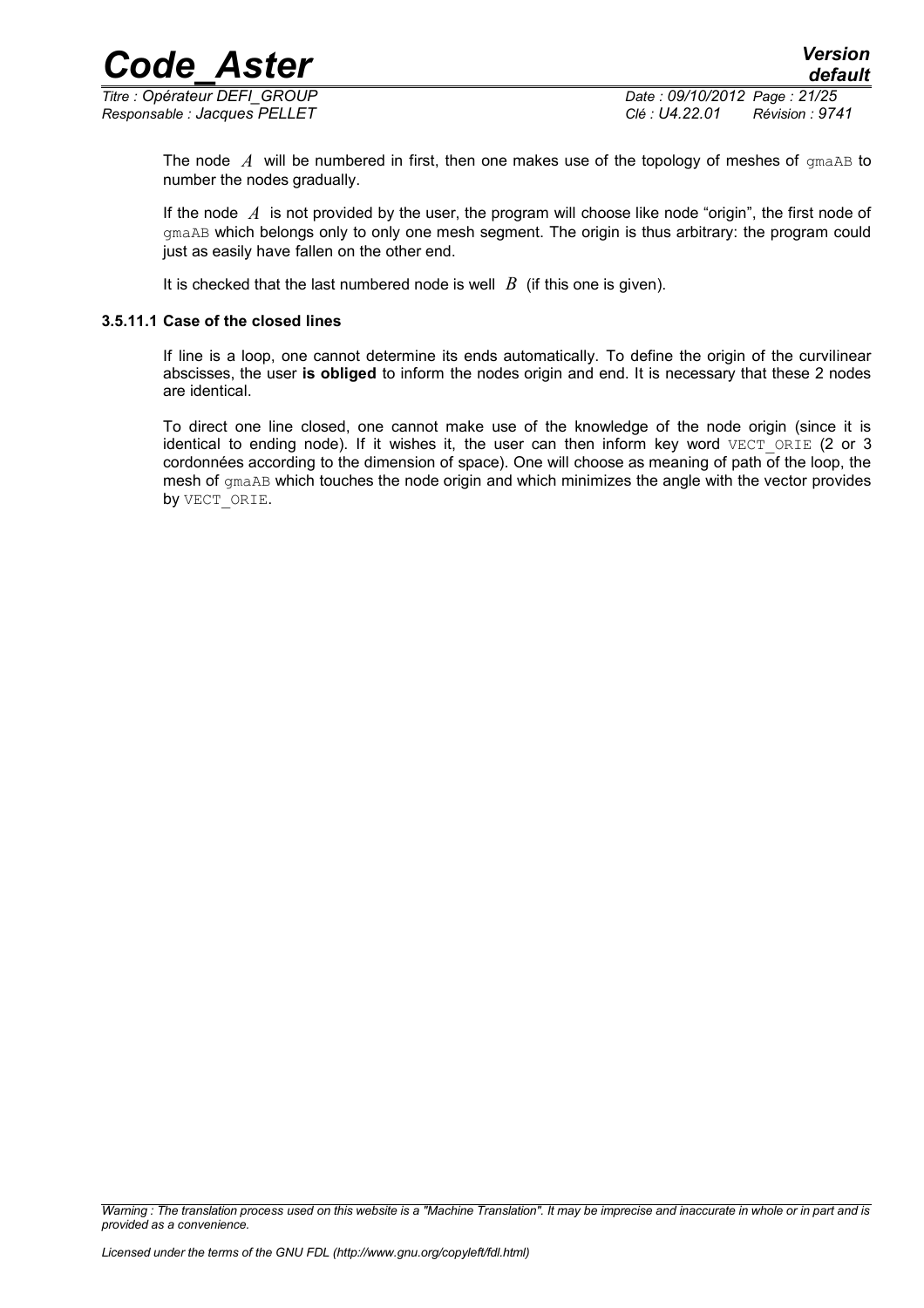

*Responsable : Jacques PELLET Clé : U4.22.01 Révision : 9741*

#### **3.5.12 Operand OPTION = "TUNNEL"**

This option is used to create the formed group no by the nodes located inside a "tunnel" which one provides the axis and the radius. The nodes selected will be those whose distance to the axis is lower than the radius.

The axis of the "tunnel" is defined by the meshes linear ones provided via key keys MAILLE\_AXE and GROUP\_MA\_AXE.

The axis of the tunnel must have a "origin" defined by key keys NOEUD ORIG and GROUP NO ORIG.

The key word RADIUS is used to define the "radius" of the tunnel.

One can limit the tunnel by giving his length by key word LONGUEUR. This length is measured from the origin of the tunnel.

The nodes candidates to be part of the tunnel those carried by are meshes defined by the keywords: TOUT=' OUI', GROUP MA and MESH.

#### **3.5.13 Operand OPTION = "INCLUSION"**

| /OPTION                          | ' INCLUSION', |              |              |
|----------------------------------|---------------|--------------|--------------|
| ◆GROUP MA                        | $=$ lqma      |              | [l group ma] |
| ◆CAS FIGURE                      | $=$           | $/$ "2D"     |              |
|                                  |               | $/$ "3D"     |              |
|                                  |               | $/$ "2.5D"   |              |
| $\Diamond$ DISTANCE MAX = distma |               |              |              |
| ◆GROUP MA INCL                   |               | $=$ lqma inc | [l group ma] |
| <b>OMAILLAGE INCL</b>            | $= ma$        | inc ,        | [mesh]       |

This option makes it possible to create the group of the nodes of meshes of  $1\sigma$ ma which are geometrically inside meshes of lgma\_inc.

If MAILLAGE INCL is not provided, lgma inc is a list of GROUP MA of the mesh which one enriches  $(my)$ . If they are not GROUP MA of ma $inc$ .

Key word CAS\_FIGURE is compulsory, it is used to determine which are meshes lgma\_inc which must be used to determine inclusion:

"2D" : one is interested only in meshes surface (SORTED and QUAD) a 2D mesh (plane *XOY* ).

"3D" : one is interested only in meshes voluminal (TETRA, PENTA,…)

"2.5D" : one is interested only in meshes surface (SORTED and QUAD) of a mesh 3D (shell).

Key word DISTANCE MAX is optional. It is used to give a small tolerance to determine whether a node is included in a mesh. Indeed, a node located "just" on an interface between 2 meshes, risk to be regarded as "outside" to the 2 meshes and thus like not being part of inclusion. This is why a value by default of distma is taken by the code. One chose 1% length of the smallest edge of the mesh ma\_inc.

In the case of a mesh of type "shell" (2.5D), if surface is not plane, it is almost impossible that an element of facet is geometrically included in others meshes: there is almost always a variation in the "normal" direction on the surface. One will thus need in general, in this case, supply a value of distma higher than the value by default.

#### **3.5.14 Operand OPTION = "INTERVALLE\_VALE"**

This option is used to create the formed group no by the nodes whose value of a component (cmp) of a field at nodes (cham no) lies between two values (vmin and vmax).

The field and the component which will be used to select the nodes are given by key keys CHAM GD and NOM CMP.

*Warning : The translation process used on this website is a "Machine Translation". It may be imprecise and inaccurate in whole or in part and is provided as a convenience.*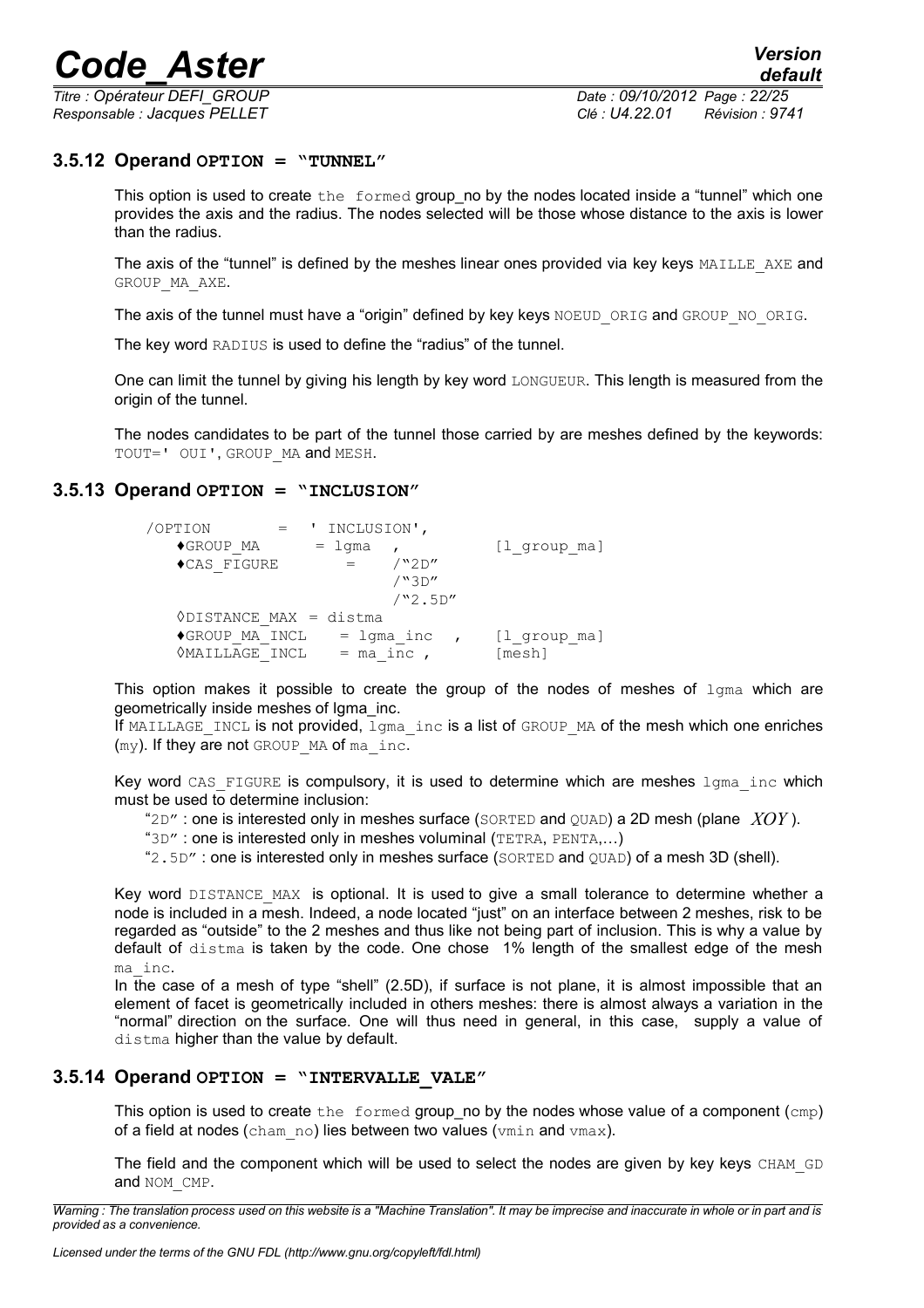*Titre : Opérateur DEFI\_GROUP Date : 09/10/2012 Page : 23/25*

*Responsable : Jacques PELLET Clé : U4.22.01 Révision : 9741*

The values vmin and vmax are provided via the key word VALE.

```
Example:
DEFI GROUP (reuse = MAIL, MAILLAGE = MAIL,
            CREA GROUP NO = _F (NOM=' GN700', OPTION=' INTERVALLE VALE',
            CHAM GD=TEMPER, NOM CMP=' TEMP', VALE= (700. , 800.),),);
```
GROUP NO "GN700" will be made of all the nodes from the mesh MAIL of which the temperature in field TEMPER lies between 700. and 800.

#### **3.5.15 Operand OPTION = "FISS\_XFEM"**

This option makes it possible to recover the group of the nodes of the type XFEM specified by key keys TYPE\_GROUP.

♦FISSURE= (fiss1, fiss2,…)

♦TYPE\_GROUP=

/"XFEM" : the node will be retained if it is an enriched node

/"HEAVISIDE" : the node will be retained if it is a node enriched by Heaviside type

/"CRACKTIP" : the node will be retained if it is a node enriched by Cracktip type

/"MIXTE" : the node will be retained if it is a node enriched by Mixed type (Heaviside and Cracktip)

/"ZONE\_MAJ" : the node will be retained if it is contained in update zone of level sets. If the mesh of crack passed by the key word MAILLAGE  $( \S 9)$ , update zone coincides:

•in the absence of one auxiliary grid associated with crack, with the field of computation around the bottom,

•in the presence of one auxiliary grid associated with crack, with the field of projection between grid and mesh , independently of the field of computation used on the grid.

If a grid passed by the key word  $GRILL$  (§ [9](#page-8-0)), update zone always coincides with the field of computation used on the grid.

/"TORE" : the node will be retained if it is contained in a torus built around the crack tip of radius given by the key word RAYON TORE . If the localization of the field were used for the computation of crack, this option cannot be selected. In this case, the nodes group is created by means of update zone (one selects option TYPE\_GROUP=' $ZONE$   $MAJ'$  automatically ) and the choice of the user is ignored.

For a definition specifies notions of enriched node, Heaviside node, node Ace-tip, auxiliary grid, field of computation and its localization, to see R7.02.12, §3.2.5.

#### **3.5.16 Operand RAYON\_TORE**

# If TYPE GROUP=' TORE'

RAYON TORE =  $R$ ,

One specifies the radius  $R$  of the torus to be used for the selection of the nodes.

#### **3.5.17 Operands GROUP\_MA and NOM**

 $/$ GROUP MA = lgma

For each mesh group of the list  $1$ gma, one creates a formed nodes group by the nodes carried by meshes of this mesh group.

 $\Diamond$ NOM = lgno

*Warning : The translation process used on this website is a "Machine Translation". It may be imprecise and inaccurate in whole or in part and is provided as a convenience.*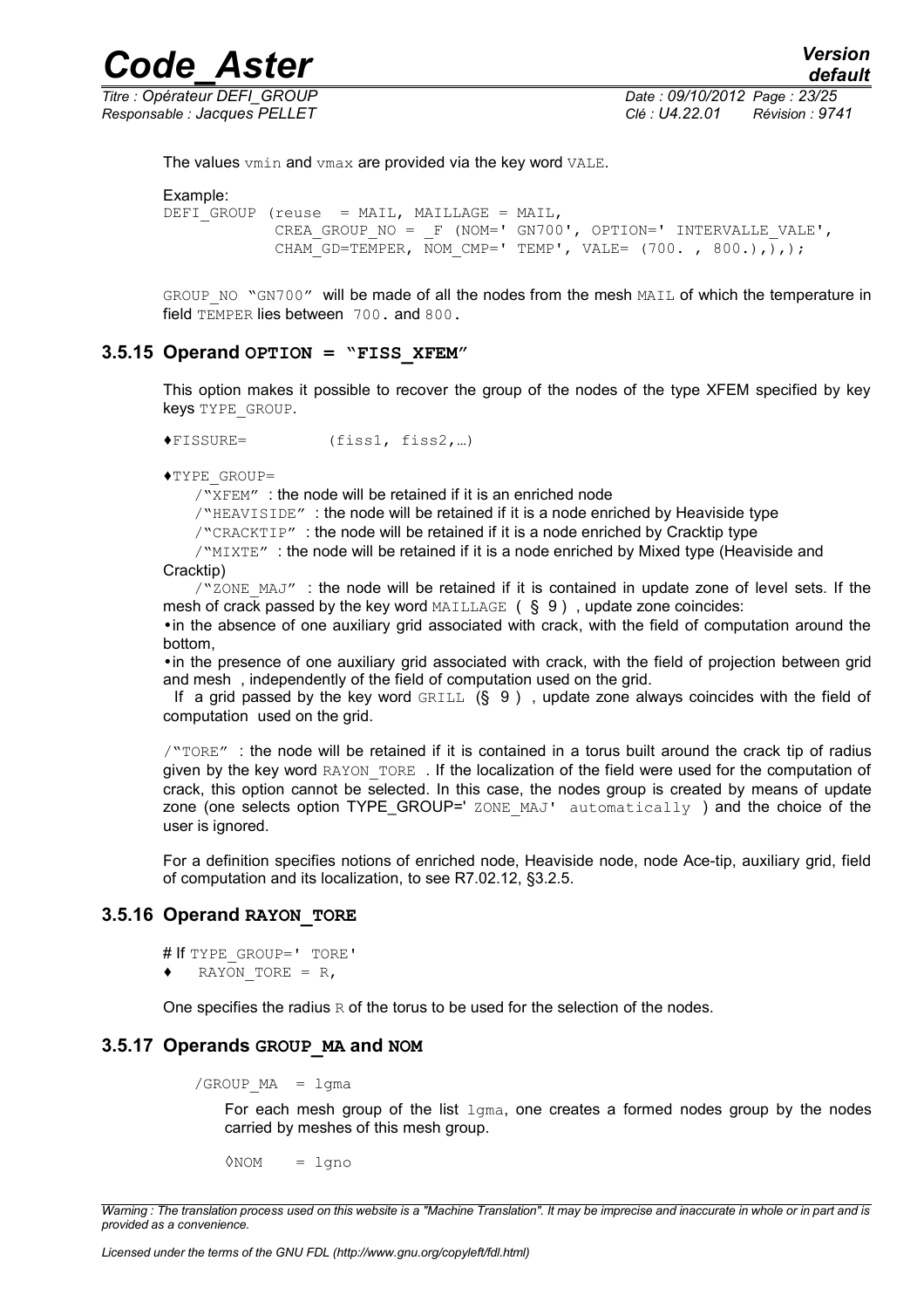*default Titre : Opérateur DEFI\_GROUP Date : 09/10/2012 Page : 24/25 Responsable : Jacques PELLET Clé : U4.22.01 Révision : 9741*

> If  $1$ gno is provided by the user, this list must be of the same length than  $1$ gma. These are the names that one wants to give to the new nodes groups.

> If  $l$ gno is not provided, the nodes groups will bear the same names as the mesh groups which gave them rise.

| OCRIT NOEUD | $\mathbf{r} = \mathbf{r}$                                                               |
|-------------|-----------------------------------------------------------------------------------------|
| /"TOUS"     | [DEFAULT] : all the nodes of each mesh are taken.                                       |
|             | /"SOMMET": one takes only the nodes "top" of meshes (i.e. ends of the edges).           |
|             | /"MILIEU": one takes only the nodes "medium" of the edges of meshes.                    |
|             | / "CENTER": one takes only the nodes which is neither "top" nor "medium" it is - with - |
|             | to say the nodes to the center of the facets or the voluminal elements.                 |

#### **3.5.18 Operand TOUT\_GROUP\_MA**

/TOUT\_GROUP\_MA = "OUI'

This key word has the same meaning as the precedent, except that one creates nodes groups for **all** the existing mesh groups of the mesh.

#### **3.5.19 Operand ALARME = "OUI' [DEFAULT] /"NON"**

if  $ALARME = "NON",$  the code does not emit alarm; for example when one asks him to create a GROUP NO and that this group is empty. The default value of this key word is "OUI'.

#### **3.5.20 Operand INFO**

if  $INFO = 1$ , one prints in the file "MESSAGE", the number of groups create and for each group, the name of the group and the number of entities the component.

if  $INFO = 2$ , one prints in the file "MESSAGE", the number of groups create and for each group, the name of the group, the number of entities the component then the list of the entities setting up the groups.

*Warning : The translation process used on this website is a "Machine Translation". It may be imprecise and inaccurate in whole or in part and is provided as a convenience.*